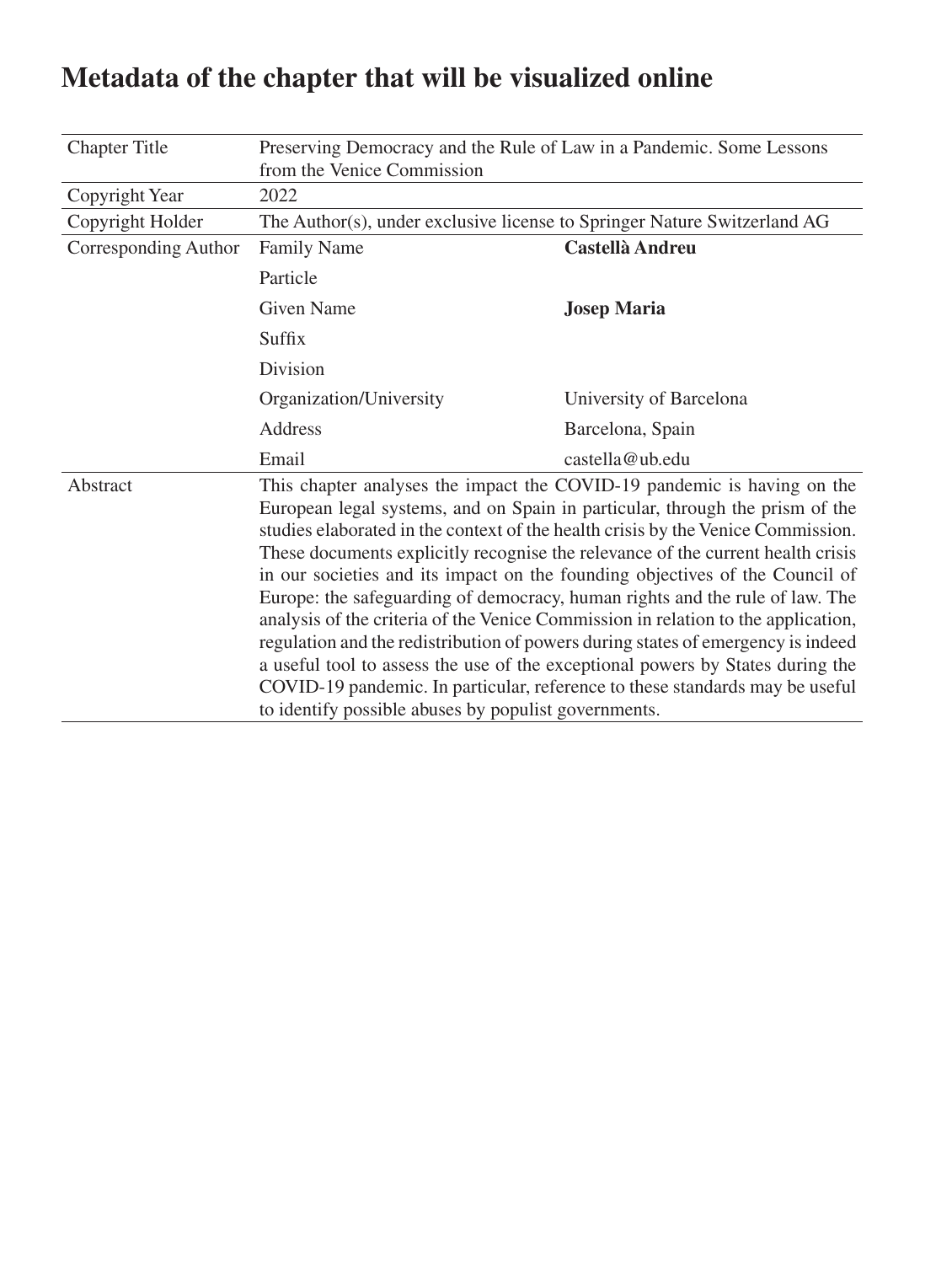# Preserving Democracy and the Rule of Law in a Pandemic. Some Lessons from the Venice Commission 1  $\mathfrak{p}$  $\overline{\mathbf{3}}$

# *Josep Maria Castellà Andreu*

4

5

# 1 Introduction

The health crisis provoked by the COVID-19 is a global emergency, yet the legal responses to it have been eminently national. The pandemic has raised legal-constitutional reflections in the affected countries on the reaction of public authorities, on the problems of the application to the current crisis of the states of exception foreseen by national legal systems and on the impact the adopted measures have on fundamental rights and the separation of powers. In all countries, there is indeed a tension between 6 7 8 9 10 11 12

J. M. Castellà Andreu  $(\boxtimes)$ University of Barcelona, Barcelona, Spain e-mail: [castella@ub.edu](mailto:castella@ub.edu)

© The Author(s), under exclusive license to Springer Nature Switzerland AG 2022 J. M. Castellà Andreu, M. A. Simonelli (eds.), *Populism and Contemporary Democracy in Europe*, [https://doi.org/10.1007/978-3-030-92884-1\\_13](https://doi.org/10.1007/978-3-030-92884-1_13#DOI)

An extended version of this text has been published in Paloma Biglino y Juan F. Durán, *Los efectos horizontales de la covid-19 sobre el sistema constitucional: estudios sobre la primera oleada,* Fundación M. Giménez Abad, Zaragoza, 2021.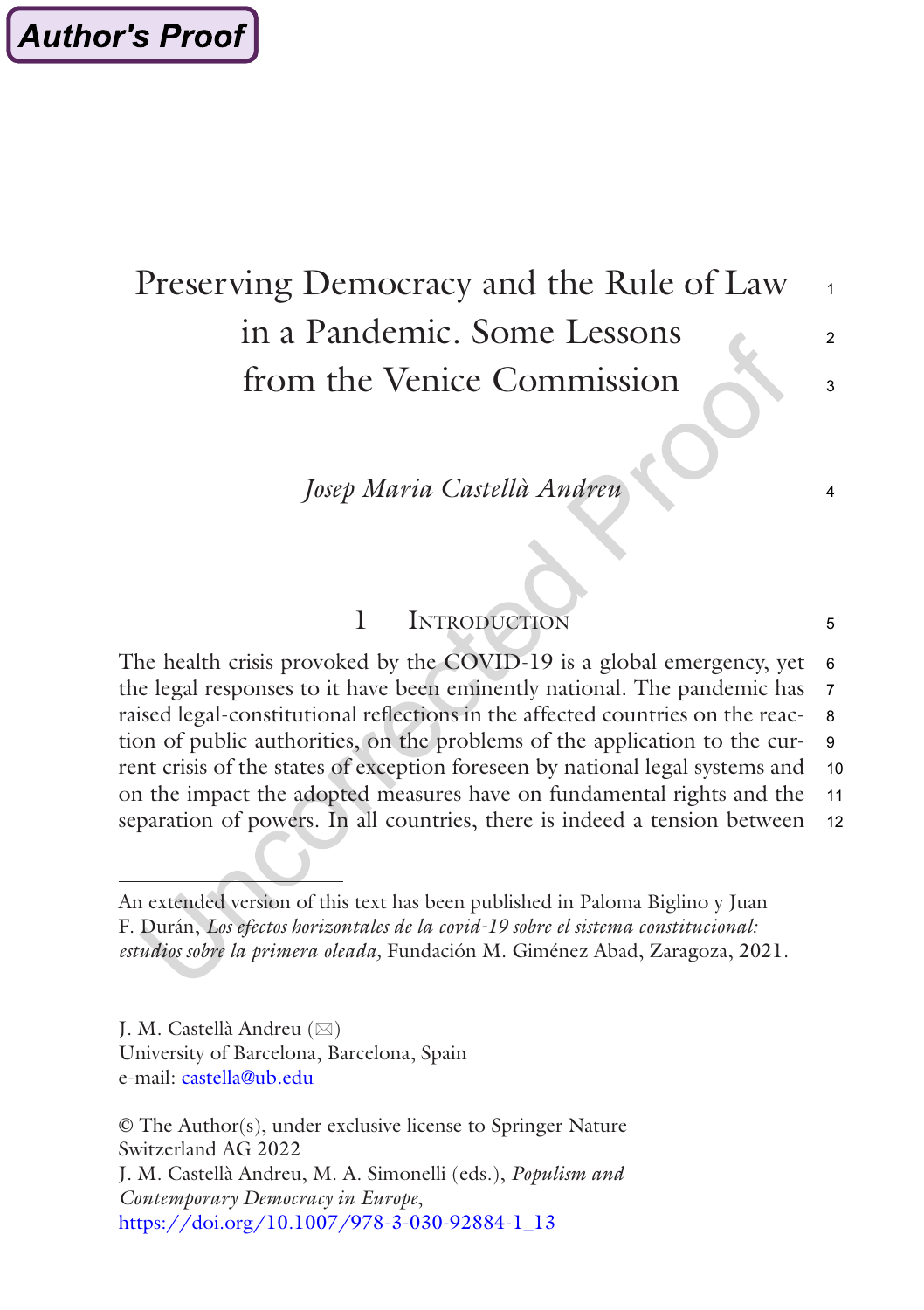the need for effective and rapid responses to the pandemic and the necessity to preserve the rule of law and constitutional democracy, in particular the system of checks and balances and the guarantee of fundamental rights. Although the legal responses to the crisis varied significantly in each country, there are, nonetheless, certain common features: the protagonism of executives, the use of emergency legislation and the restriction of fundamental rights in the name of the safety. At the same time, the use of exceptional powers by some European governments to confront the health crisis and its social and economic consequences has been seen with some concern in public opinion and in broad legal sector. 13 14 15 16 17 18 19 20 21 22

The COVID-19 crisis can be analysed from different legal perspectives. In this work we will adopt the approach employed by the European Commission for Democracy through Law of the Council of Europe, known as the Venice Commission, one of the international organisations that have intervened in the present global health crisis.<sup>1</sup> Specifically, we will focus on the impact the pandemic has on constitutional democracy and the separation of powers and on the Spanish case as an outstanding example of the problems mentioned. 23  $24$ 25 26 27 28 29 30

Insofar, the Venice Commission has published three documents related to the COVID-19 pandemic. These documents explicitly recognise the relevance of the current health crisis in our societies and its impact on the founding objectives of the Council of Europe and the Venice Commission itself since its inception in 1990: the safeguarding of democracy, human rights and the rule of law. This justifies from the outset the attention reserved by the Venice Commission to the emergency derived from COVID-19. Besides, there may be another implicit reason for the attention paid to the current crisis by the Venice Commission. The guidelines that it had previously elaborated for the management of emergency situations were designed, just like that on the states of exception, to face serious problems of public order and national security crisis, or natural or health catastrophes of lesser magnitude. The first novelty of the current health crisis, and its effects on the economy, lies in its severity, duration and effects. Even though many of the general principles of emergency law 31 32 33 34 35 36 37 38 39 40 41 42 43 44 45

<sup>1</sup>The Venice Commission has been included in the so-called Transnational Legal Orders (TLOs) and plays an important role in global constitutionalism, in terms of its function, membership and values, as it operates on legal norms relating to democracy, human rights and the rule of law. See Paul CRAIG, "Constitucionalismo transnacional: la contribución de la Comisión de Venecia", *Teoría y Realidad Constitucional,* 40 (2017), 90 ss. The author draws on the definitions of Halliday and Shaffer and apply them to the Venice Commission.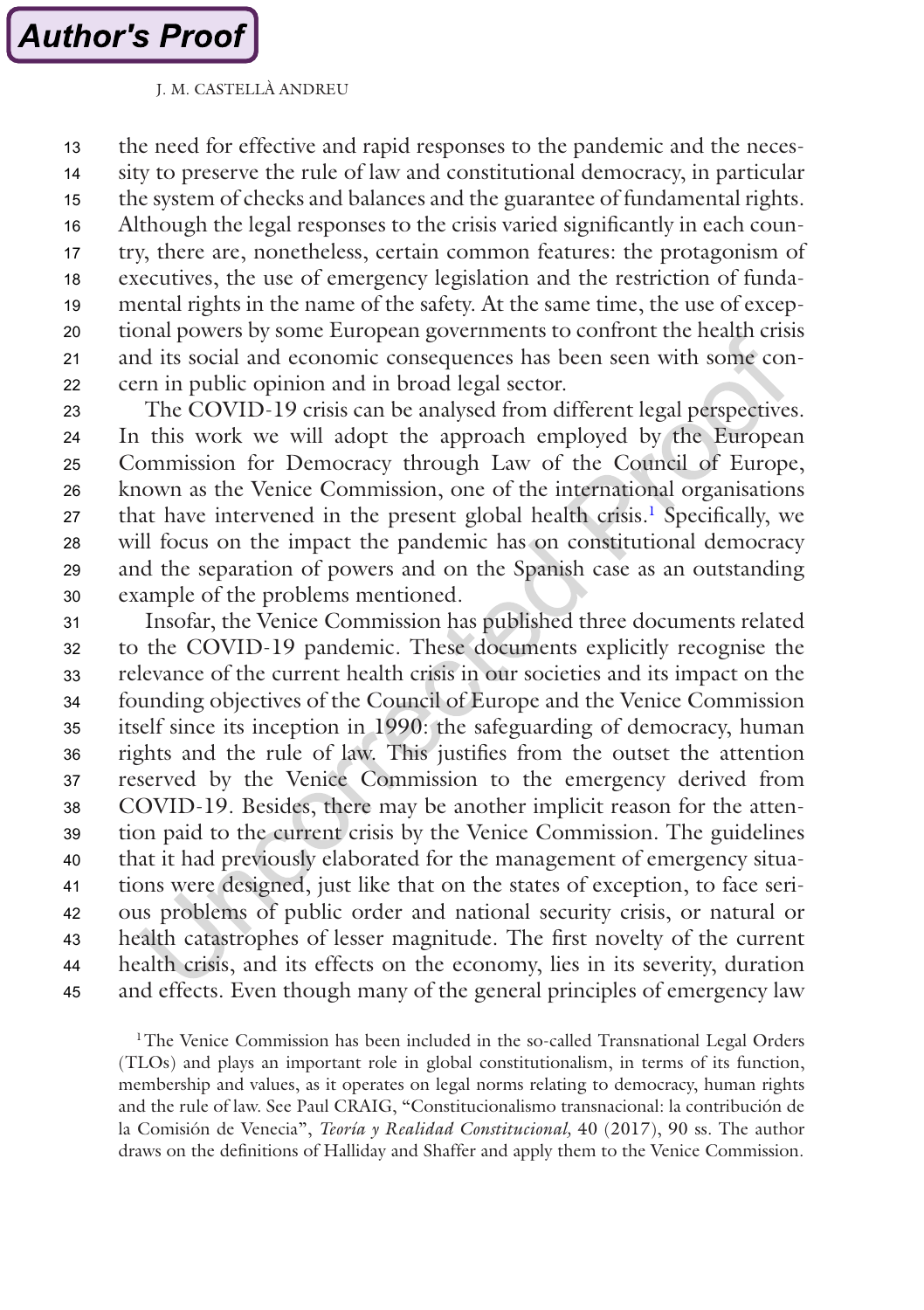<span id="page-3-0"></span>[AU1](#page-20-0)

are applicable to the new situation, updating and adaptation was necessary. The Reflections<sup>2</sup> and the Interim Report<sup>3</sup> contribute to this. Both documents take into account only the first wave of the pandemic, until the summer of 2020, without taking into account subsequent waves, which present characteristics partly different, both as regards the incidence of the pandemic, and the legal and political responses to it. The Interim Report focuses on actions carried out by EU Member States (and the United Kingdom) to address the pandemic and its effects on democracy, the rule of law and human rights. Earlier the Venice Commission had published a Compilation,<sup>4</sup> which contains the reiterated doctrine of the Venice Commission on emergency law. 46 47 48 49 50 51 52 53 54 55 56

These contributions of the Venice Commission include parameters that can help to assess the use of the exceptional powers by States during the COVID-19 pandemic and, in particular, in the case of Spain. The First Section refers to the types of states of emergency and the principles that should guide their regulation and application by States. The Second Section analyses the criteria of the Venice Commission in relation to the redistribution of powers during states of emergency and the parliamentary control of governmental decisions, affecting the parliamentary, constitutional and pluralist nature of democracy, in addition to judicial control, affecting the rule of law. To conclude, the responses of the public powers to the emergency caused by the pandemic will be related to the populism that threatens our democratic and constitutional systems. 57 58 59 60 61 62 63 64 65 66 67 68

<sup>2</sup> Respect for democracy, human rights and the rule of law during states of emergency— Reflections (CDL-PI(2020)005rev). 26 May 2020, the document was "taken into account" by the Plenary session of the Venice Commission of June 2020. Available at: [https://www.](https://www.venice.coe.int/webforms/documents/?pdf=CDL-PI(2020)005rev-e) [venice.coe.int/webforms/documents/?pdf=CDL-PI\(2020\)005rev-e.](https://www.venice.coe.int/webforms/documents/?pdf=CDL-PI(2020)005rev-e)

3Venice Commission, Interim report on the measures taken in the EU Member States as a result of the COVID-19 crisis and their impact on democracy, the rule of law and fundamental rights, adopted by the Plenary session on 8 October 2020 (CDL-AD(2020)018). Available at: [https://www.venice.coe.int/webforms/documents/default.](https://www.venice.coe.int/webforms/documents/default.aspx?pdffile=CDL-AD(2020)018-e) [aspx?pdffile=CDL-AD\(2020\)018-e.](https://www.venice.coe.int/webforms/documents/default.aspx?pdffile=CDL-AD(2020)018-e)

4Compilation of Venice Commission opinions and reports on states of emergency, CDL-PI(2020)003. Published on 16 April 2020. Available at: [https://www.venice.coe.int/](https://www.venice.coe.int/webforms/documents/default.aspx?pdffile=CDL-AD(2020)018-e) [webforms/documents/default.aspx?pdffile=CDL-AD\(2020\)018-e](https://www.venice.coe.int/webforms/documents/default.aspx?pdffile=CDL-AD(2020)018-e)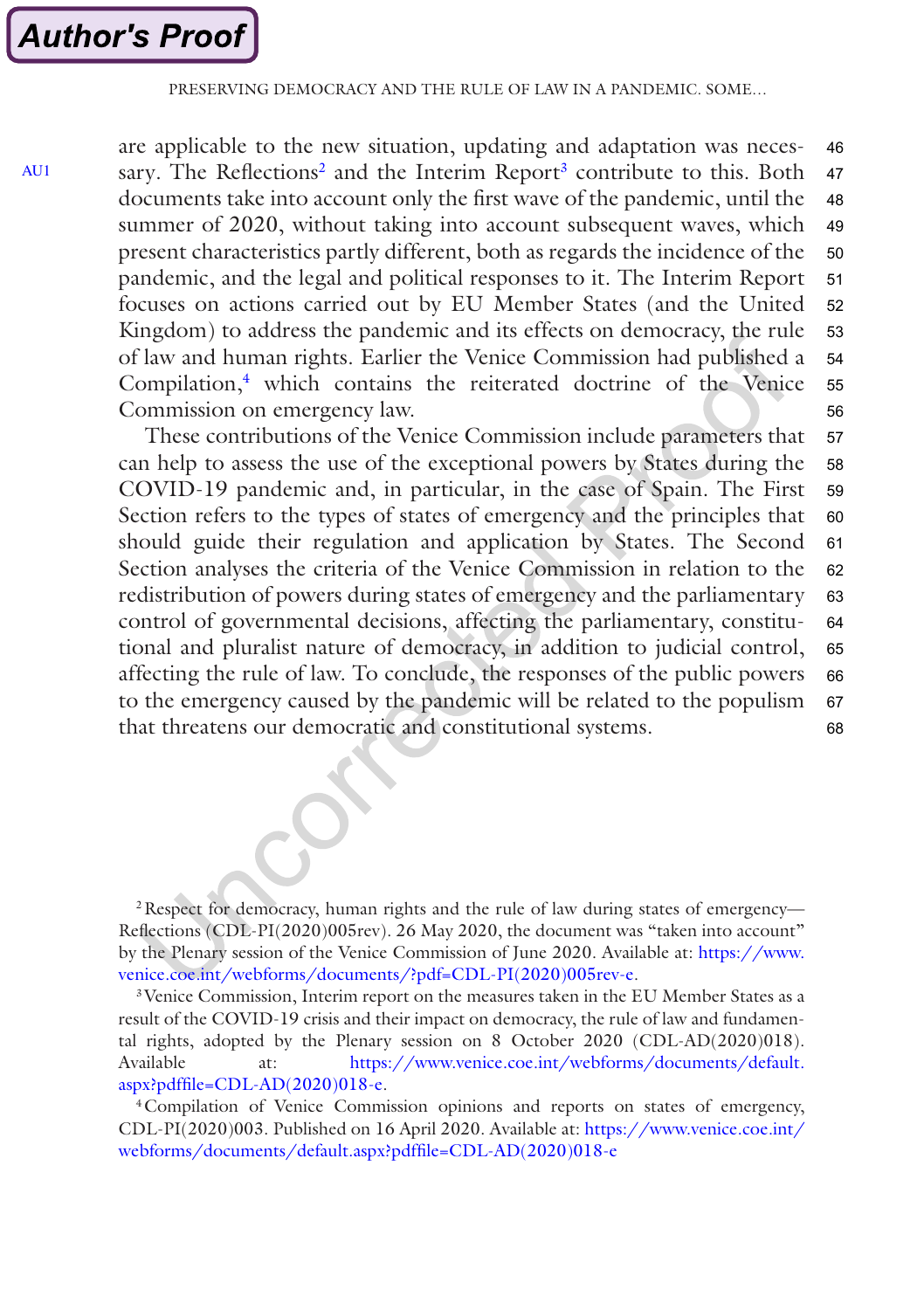**Author's Proof** 

J. M. CASTELLÀ ANDREU

#### 2 THE VENICE COMMISSION AND STATES OF EMERGENCY. Types of Exceptional States and the Principles Governing Them 69 70 71

72

# *2.1 Opting for the Rule of Law Model*

As the Reflections recall, there are two theoretical approaches to situations of abnormality or exception on the part of States. First, the so-called sovereign approach, which corresponds to the decisionist approach and evokes Carl Schmitt's way of dealing with them, based on the possibility for the State to adopt all the measures necessary to guarantee public health without the limit of what is provided for by the constitutional legal system or by forcing its interpretation in that direction. And second, an approach based on the rule of law, in which the law, and the Constitution in particular, regulates and, therefore, rationalises and limits the exercise of power in exceptional states, even if it does so in a different way to normal situations. The Venice Commission opts for the second approach, as it is appropriate for constitutional democracies.<sup>5</sup> However, in our constitutional states, the real danger is not so much to opt for one model or the other, but to avoid decisionist leakages in the responses given by governments or the parliamentary majorities that support them. In the next paragraph the effects of the legal system's provision on states of emergency are analysed. 73 74 75 76 77 78 79 80 81 82 83 84 85 86 87 88

89

# *2.2 Types of States of Emergency and Their Regulation*

It should be noted at the outset that "state of emergency" is the generic term usually employed by the Venice Commission to encompass all the different exceptional states, which are given different names in each legal system, as well as other emergency regulations. Therefore, the Commission seems to adopt a broad and material concept of emergency, as opposed to the stricter concept of exceptional state, formally identified in national Constitutions—as is the case in Spain. 90 91 92 93 94 95 96

The Venice Commission distinguishes between the different types of states of emergency that are usually provided for by national legal systems, when more than one is envisaged, normally following an objective criterion—based on the type of emergency in question—and/or another 97 98 99 100

5Reflections (CDL-PI(2020)005), para. 8; Interim Report CDL-AD(2020)018, paras 18–19.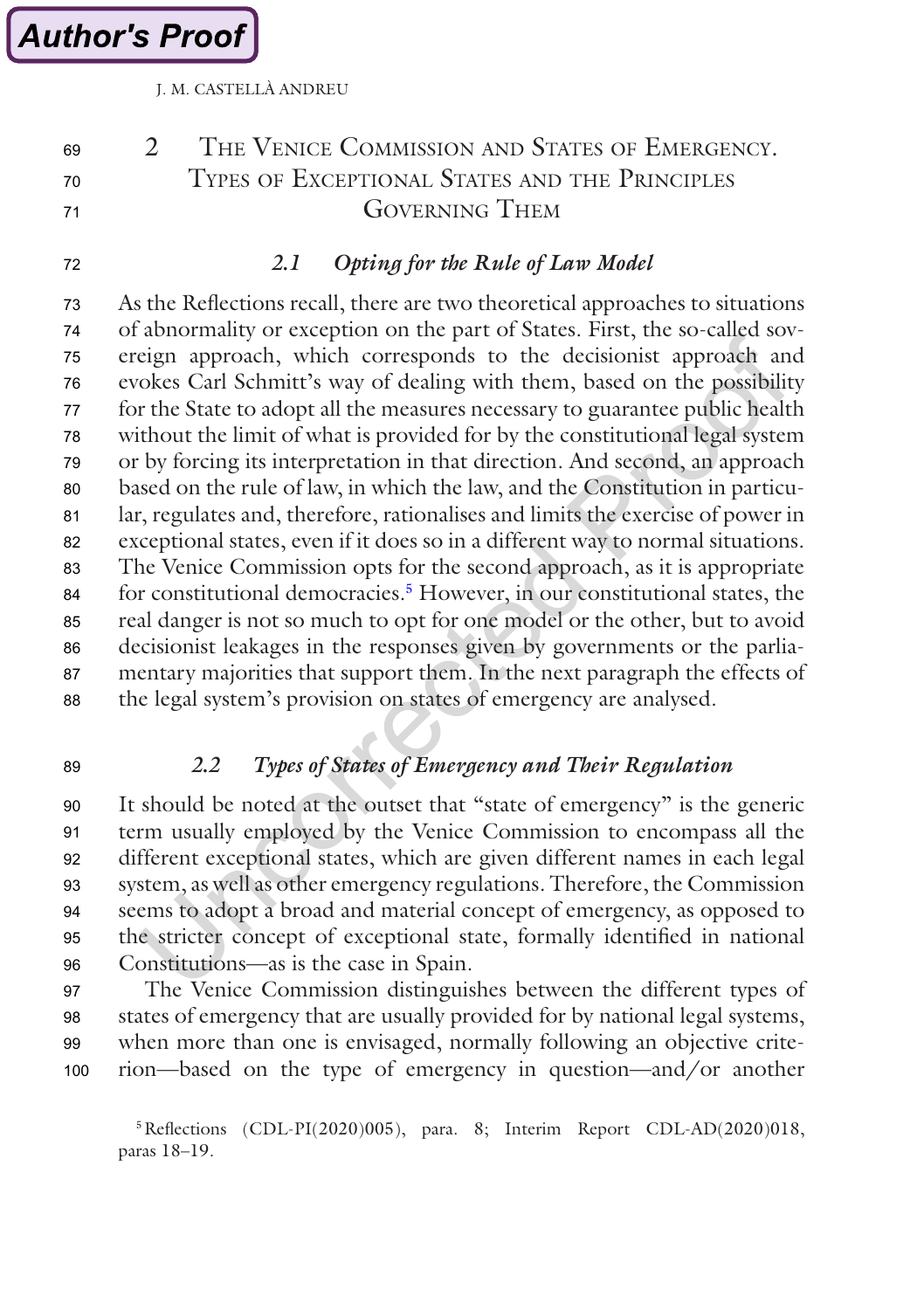### PRESERVING DEMOCRACY AND THE RULE OF LAW IN A PANDEMIC. SOME

criterion referring to the gravity of the extraordinary situation.<sup>6</sup> Accordingly, the distinction must take into account the "nature, severity and duration of the extraordinary situation". These aspects will determine the "type, extent and duration of the emergency measures".7 By introducing this plurality of criteria for identifying each type of state of emergency, a flexible approach is chosen which takes into account the plurality of approaches in comparative law and which, furthermore, allows for a certain degree of modulation in the application of the state of emergency, depending on the seriousness and duration of the specific event. But, at the same time, the relative vagueness of the criteria for the delimitation of the different states of emergency can prompt the authority declaring such a state, to use the least protective type of state or the one that allows the greatest governmental intervention. Hence the need, as will be seen, to specify as precisely as possible the causes that may trigger the application of a state of emergency or another? 101 102 103 104 105 106 107 108 109 110 111 112 113 114 115

In this light, the choice of an objective criterion by the Organic Law regulating exceptional states, that is, of alarm, exception and siege (LO 4/1981), based on Article 116 of the Spanish Constitution, led Spain, in my opinion rightly, to declare a state of alarm in March 2020, and not a state of exception, because the factual situation was in line with what envisaged in art. 4.b) of the Organic Law ("health crises, such as epidemics and serious pollution situations"). Yet, the intensity of the restrictions to fundamental rights that it entailed generated a doctrinal debate on the compatibility of the measures adopted with the state of alarm, in which some authors strongly argued for the necessity of declaring a state of exception instead, entailing different powers and guarantees (Aragón Reyes [2020](#page-19-0)).8 116 117 118 119 120 121 122 123 124 125 126 127

The Venice Commission's Interim Report provides an overview of the situation in the EU Member States and the United Kingdom, in which it classifies the legal responses of these States according to whether or not they have declared a state of emergency and according to the legal basis of the emergency measures adopted. As a first point the Report adopts a broad criterion of state of emergency, including both the exceptional 128 129 130 131 132 133

<sup>6</sup>Emergency Powers CDL-STD(1995)012; Compilation CDL-PI(2020)003, 6.

<sup>7</sup> Interim Report CDL-AD(2020)018 para. 20.

<sup>&</sup>lt;sup>8</sup> In various blogs and interventions on public media intervened in the debate, amongst many others, J. Díaz Revorio, C. Flores Juverías y C. Vidal. Against E. Vírgala, J. Tajadura, J. De Miguel y J.M. Castellà.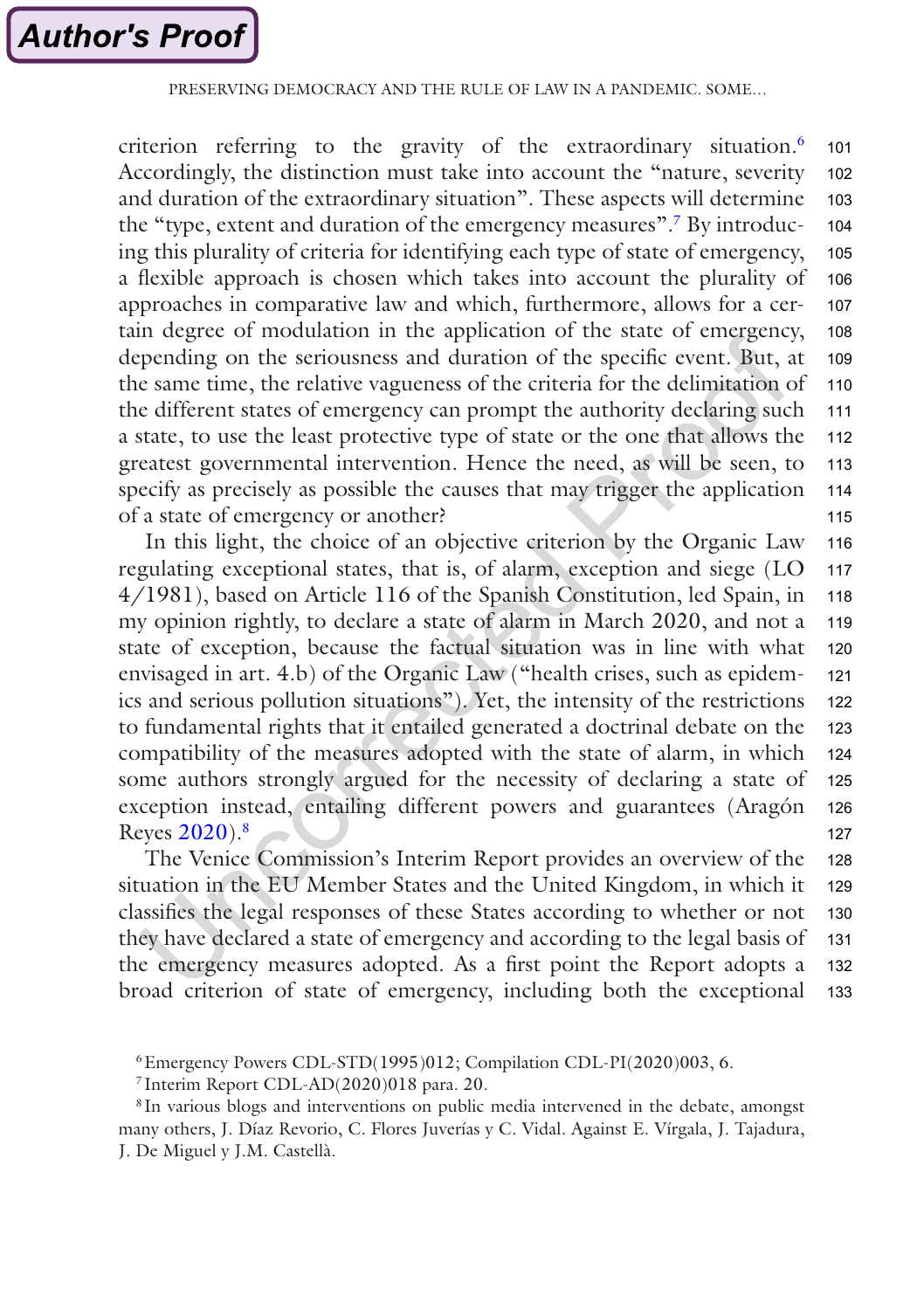states provided for in national Constitutions and other sectorial emergency regulations, especial health ones, regulated by specific legislation. When a state of emergency has been declared, some States have chosen to use one of the constitutionally envisaged exceptional states (nine countries, seven of them by governmental decision, including Spain, and two by Parliament, including Portugal), whilst others have preferred not to apply these exceptional states—even envisaged in their respective constitutions—and to make use of the legislation envisaged for health emergencies, with the adoption of specific measures either by Parliament or by the government (five countries, including Germany, France and Italy). In contrast, 14 other countries have preferred to use ordinary legislation, with adaptations to the circumstances, without declaring exceptional states or using emergency legislation (e.g. Austria, Belgium, Greece and the United Kingdom).<sup>9</sup> Thus, in the Interim Report, the Commission carries out an analysis according to a material or substantive criterion, without limiting itself to examining only the cases of those countries that have made a legal declaration of a state of emergency. In doing so, it takes into account and assesses the legal response to the pandemic of all EU states and the UK, irrespective of the route chosen to deal with the health emergency. 134 135 136 137 138 139 140 141 142 143 144 145 146 147 148 149 150 151 152

It should be also added that the responses given by the different states have not been static, rather they have remarkably varied during the pandemic. The Spanish case is a good case in point. We can distinguish at least three distinct and successive phases to date (March 2020–March 2021). First, after an initial period of uncoordinated and largely improvised measures taken by the various national and territorial public authorities, the national government decreed a state of alarm, which was extended by Congress on up to six occasions for periods of 15 days (Royal Decree 463/2020, in force from 14 March to 21 June 2020). Second, after the cessation of the state of alarm, the model known as "co-governance", which had already been tried and tested in the last extensions of the state of alarm, was chosen, consisting of the recovery of political management powers by the Autonomous Communities and some coordination by the central government and inter-territorial cooperation through the Interterritorial Health Council. This second phase saw the approval of a wide variety of regional regulations adopted pursuant to Organic Law 3/1986, of 14 April 1986, on public health (Article 3), and Law 29/1998, on contentious-administrative jurisdiction (recently modified in relation to 153 154 155 156 157 158 159 160 161 162 163 164 165 166 167 168 169 170

<sup>9</sup> Interim Report CDL-AD (2020)018, paras 35–38 and 41–43.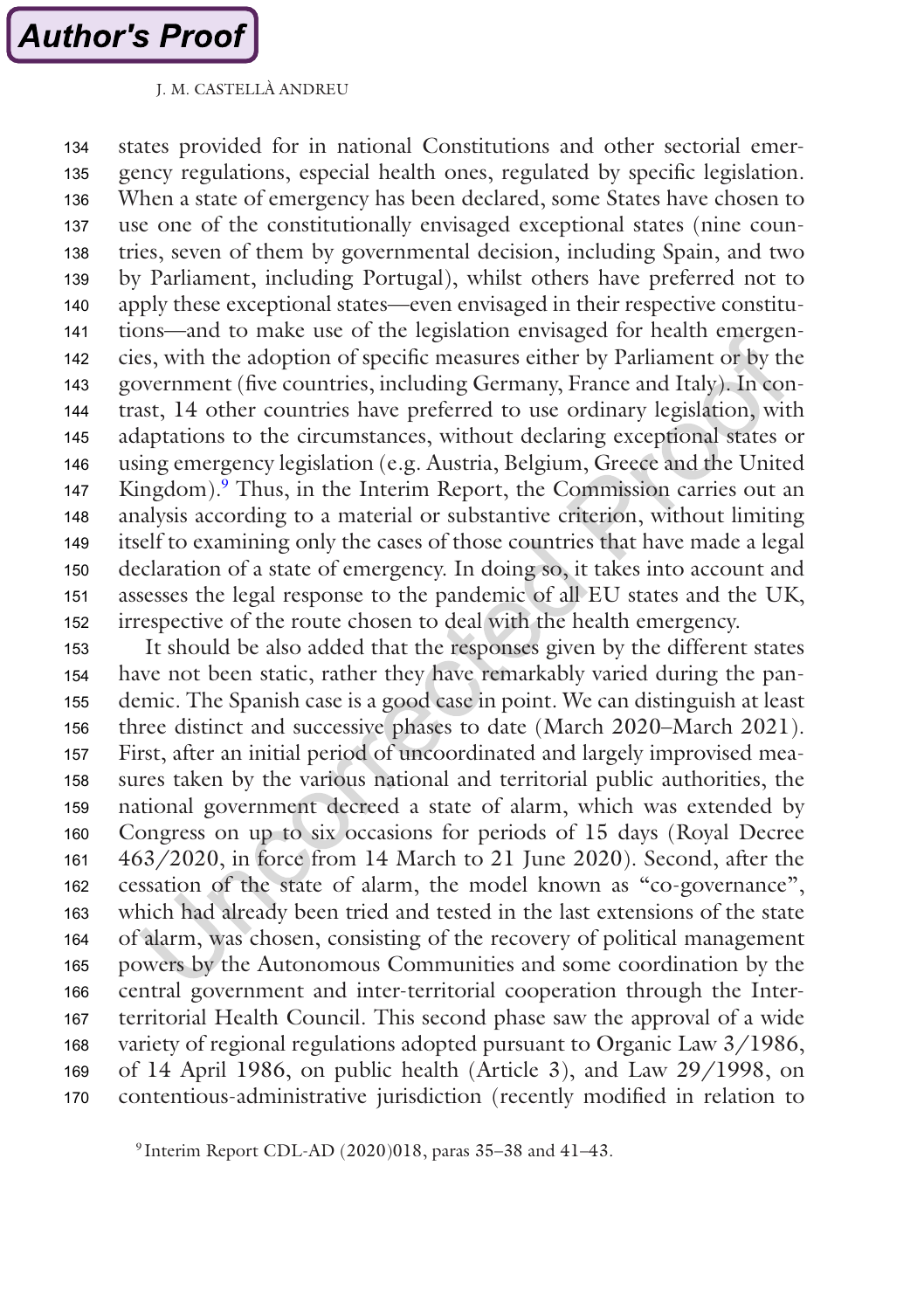the courts responsible for authorising or ratifying administrative measures adopted by the different health authorities in relation to urgent and necessary measures for public health entailing non-individualised limitation of fundamental rights, Law 3/2020, of 18 September, Articles 8, 10 and 11). And the third phase, coinciding with the upturn of the pandemic in what is known as the second wave and the legal problems caused by the application of the aforementioned ordinary regulations, with a new recourse to the state of alarm, first for some municipalities in the Community of Madrid (Royal Decree 900/2020, of 9 October) and then for the whole of Spain (Royal Decree 926/2020, of 25 October). This decree, with a single extension approved by Congress for six months (Decree 956/2020, of 3 November), empowers the regional authorities to adopt measures restricting mobility and social gatherings, without having to request judicial authorisation. 171 172 173 174 175 176 177 178 179 180 181 182 183 184

The Venice Commission introduces a prescriptive criterion in relation to states' use of emergency powers. On this point it explicitly declares its preference for the "de jure state of emergency" or "de jure constitutional emergency powers" model, because it offers greater guarantees for fundamental rights, the rule of law and democracy compared to the "extraconstitutional system" or "de facto state of emergency".10 However, the Commission, as we have already mentioned, leaves it to the free choice of states to opt for emergency legislation based on constitutionalised exceptional states or other sectorial legislative provisions on health emergencies. This broad consideration of the so-called constitutional model may lead to confusion due to the name that designates it, since it allows justifying the option for states of emergency derived from unwritten constitutional principles or included in an "(organic) law" (sic) based on the Constitution. In reality, the model that offers the greatest guarantees is the one derived from the Constitution itself in the strict sense. The broad interpretation of the constitutional or legal criterion does not prevent the Commission from identifying the Constitution as the most appropriate norm for establishing the "basic provisions" on the identification of such states and their delimitation, given that emergency powers "usually restrict basic constitutional principles".11 Another thing is that the development corresponds to the legislator, and here the Commission shows a preference for a qualified legislator, such as the organic legislator. The Reflections also stress that 185 186 187 188 189 190 191 192 193 194 195 196 197 198 199 200 201 202 203 204 205 206

<sup>10</sup> Ibid., paras 29–31; Reflections CDL-PI(2020)005, paras 22–24.

<sup>11</sup>Reflections CDL-PI(2020)005, para. 26.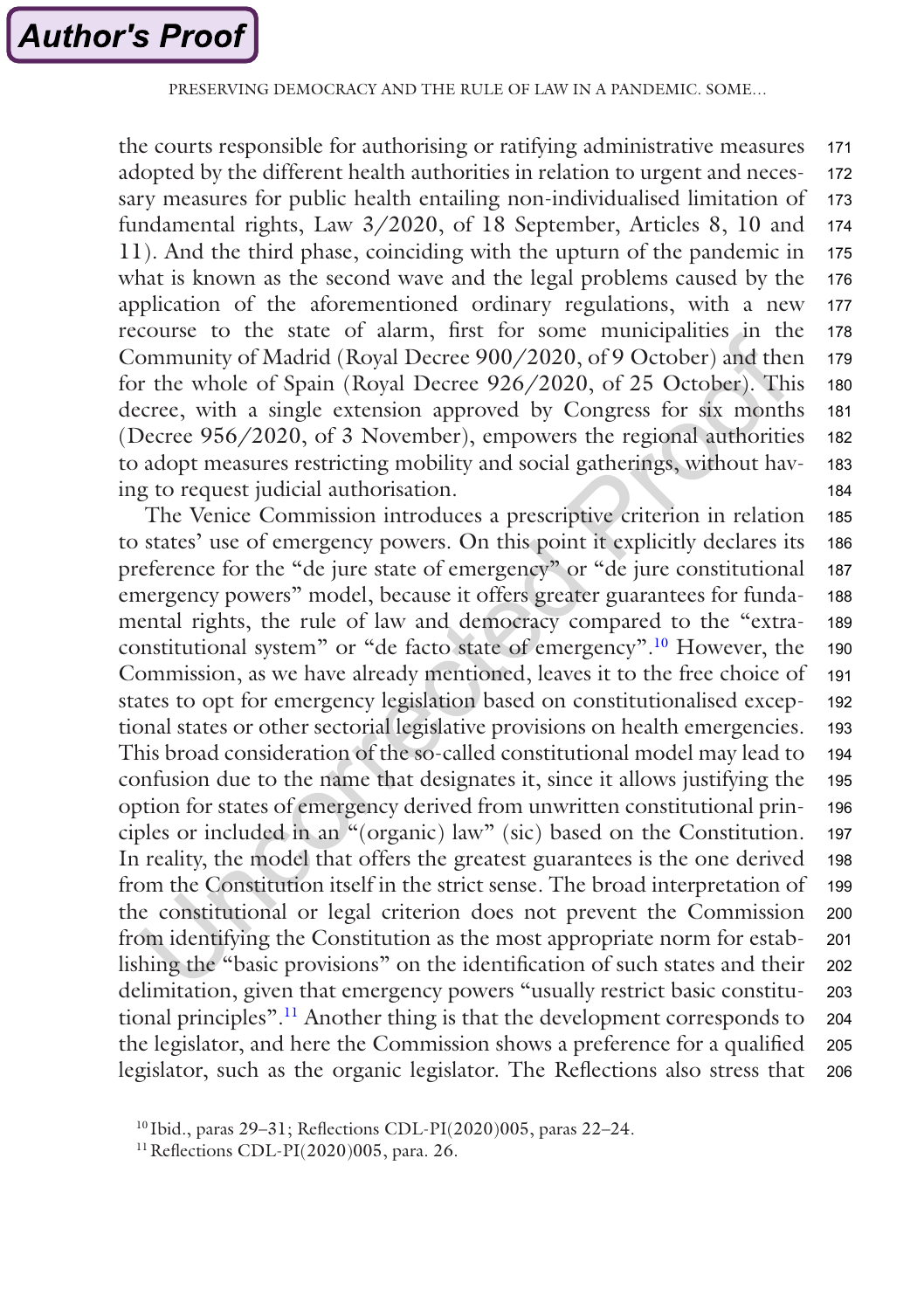such regulation must be general and approved prior to the declaration, during times of normality.12 207 208

209

# *2.3 Principles on the States of Emergency*

Exceptional states in the broad sense, or states of emergency, as addressed by the Venice Commission, must be governed by different principles that operate, with due adaptations, in three different moments and situations: their regulation, activation and application.13 These principles guide the fundamental areas of public and private life on which emergency law is projected: not only fundamental rights but also the separation of powers. The principles to be taken into account are listed in the various documents, but not all of them are systematically cited in a single closed and exhaustive list. For this reason, the following list is an attempt to organise them as comprehensively as possible, although possible reiterations may be admitted. 210 211 212 213 214 215 216 217 218 219 220

First, we can highlight the principles of legality or rule of law, necessity and proportionality in the strict sense.<sup>14</sup> To these must be added others such as the formal nature of their proclamation, and that of exceptionality,15 as well as the principle of differentiation between the various exceptional states, according to which all emergencies cannot be confused or treated in the same way (we have referred to this in the previous section).<sup>16</sup> The Reflections, to recapitulate, mention, in addition to the aforementioned principles of the rule of law, necessity and proportionality, the principle of temporariness, the principle of effective parliamentary and judicial scrutiny, the principle of predictability of emergency legislation and the principle of loyal cooperation between institutions.<sup>17</sup> 221 222 223 224 225 226 227 228 229 230 231

Before referring in greater detail to the application of these principles to the organisation of powers in the next section, it is worth mentioning, in 232 233

12Reflections CDL-PI(2020)005, paras 29–30.

<sup>13</sup>On the difference between the last two see: Interim Report CDL-AD(2020)018, para. 28.

14Emergency Powers, CDL-STD(1995)012, 30; Compilation CDL-PI(2020)003, 5.

15CDL-AD(2016)006, France—Opinion on the Draft Constitutional Law on "Protection of the Nation", para. 28; Compilation CDL-PI(2020)003, 7.

16CDL-AD(2017)005, Turkey—Opinion on the amendments to the Constitution adopted by the Grand National Assembly on 21 January 2017 and to be submitted to a National Referendum on 16 April 2017, para. 73; Compilation CDL-PI(2020)003, 8.

17Reflections CDL-PI(2020)005, paras 6–16.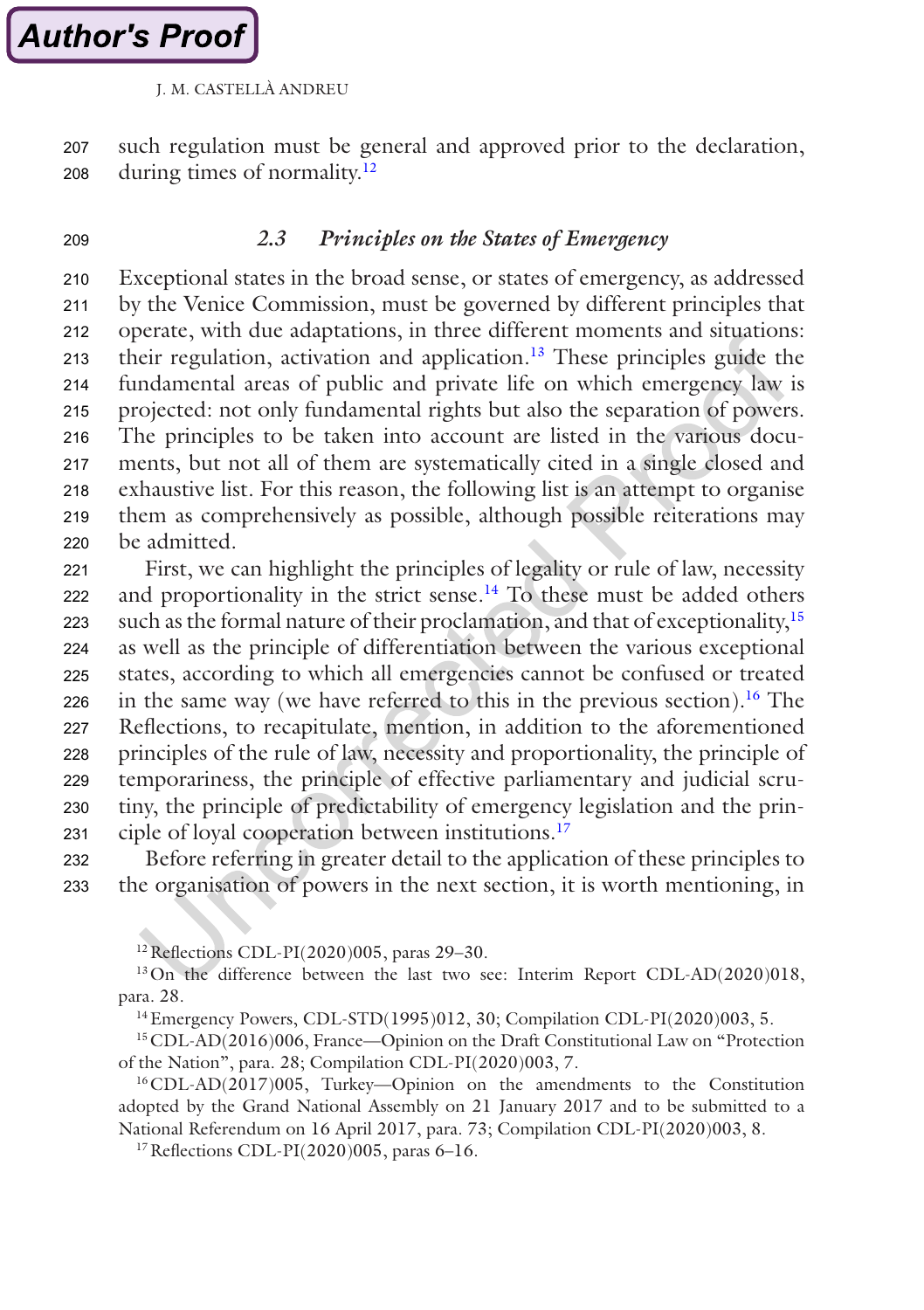general terms and beforehand, the content and consequences derived from some of the aforementioned principles. 234 235

For the Venice Commission, observance of the rule of law and the principle of legality, and specifically that of legal certainty, entails, among other consequences, that the rules governing the state of emergency should be a) adopted prior to the declaration of the state of emergency; b) clear and avoid open clauses ("the regulation of these powers should be as detailed as possible")<sup>18</sup>; c) when Parliament delegates powers to the Executive "the objectives, content and scope of this delegation of powers should be explicitly defined in a legislative act", $\frac{19}{19}$  as this avoids leaving broad areas of action in the hands of executive powers without clear and determined empowerment. 236 237 238 239 240 241 242 243 244 245

With regard to the principle of temporariness, the Venice Commission notes, on the one hand, that the exceptional measures with which most European states have dealt with the pandemic are issued for a limited period, subject to extension. Only in a few states were they adopted without setting a time limit, but using clauses relating to the permanence of the situation (Croatia and Hungary). In such cases, the Commission recommends that, in order for such declarations to be considered lawful, there should be a regular review of the situation.<sup>20</sup> On the other hand, as a prescriptive criterion, it is indicated that, whatever the mode of regulation used, in addition to parliamentary and judicial control, the measures should cease to be in force as soon as the circumstances that led to their approval are over.<sup>21</sup> On this last point, however, the Commission accepts that, first, the emergency measures may be made more flexible as the situation evolves and, second, given the prolongation in time of certain effects of the situation giving rise to the emergency, a special legal regime may be maintained after the end of the state of emergency. In such a case, however, the principles of checks and balances between powers and acquired rights should apply.<sup>22</sup> 246 247 248 249 250 251 252 253 254 255 256 257 258 259 260 261 262 263

The Spanish case offers a good example of what has just been pointed out. At first the situation that prevailed between June and October 2020 has been called "new normality", without it being a return to the previous 264 265 266

<sup>18</sup> Interim Report CDL-AD(2020)018, para. 58.

<sup>19</sup> Ibid., para. 58. With a reference to CDL-AD(2016)007, Rule of Law Checklist, para. 1.4.iii.

<sup>20</sup> Interim Report CDL-AD(2020)018, paras 46–49.

<sup>21</sup> Ibid., para. 25.

<sup>22</sup> Ibid., paras 26–27.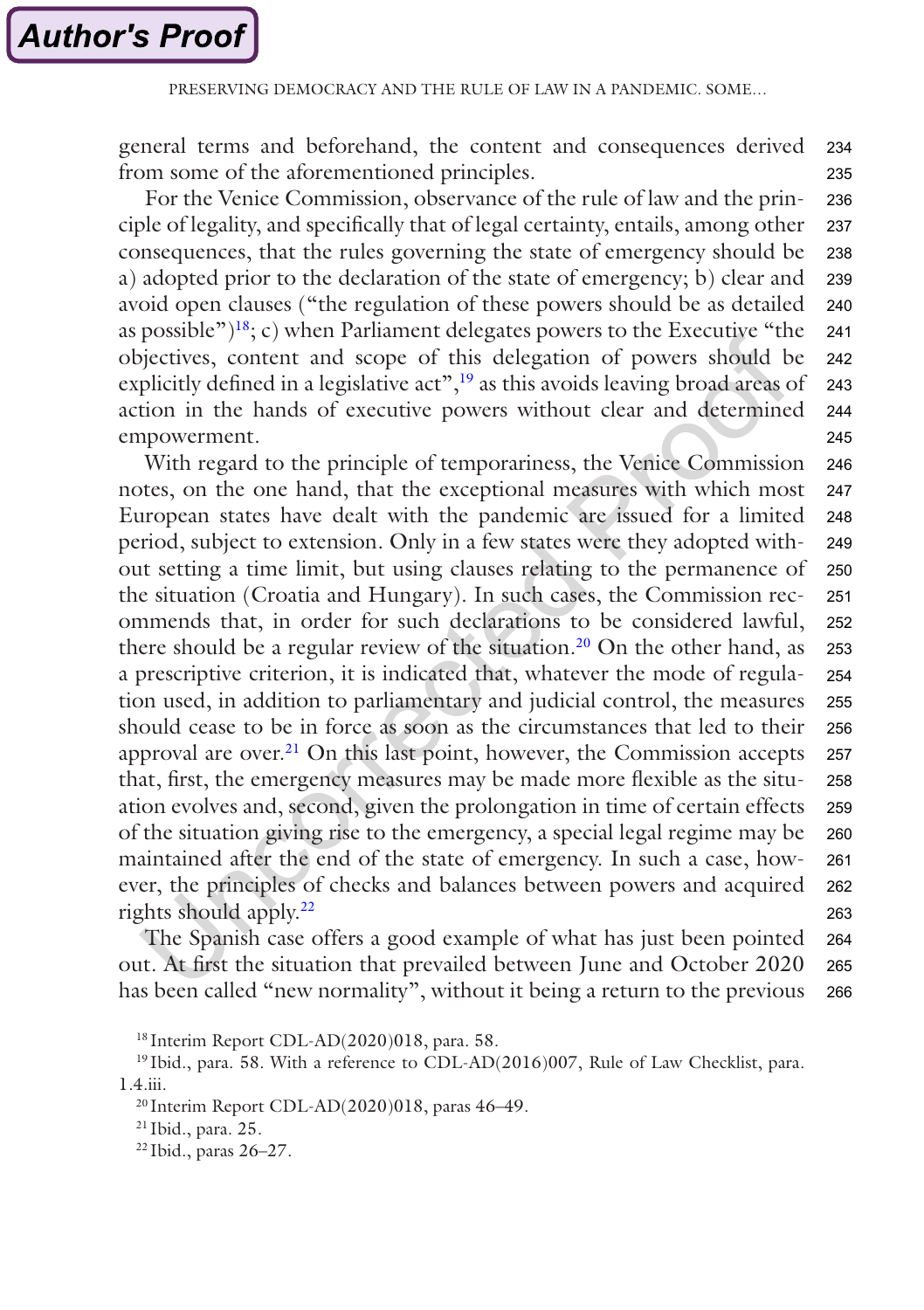situation, given the health, social and economic circumstances. Subsequently the long duration of the extension of the last state of emergency—six months—without effective control by the Congress of Deputies, raised problems of compatibility with the Venice Commission standards. The Venice Commission has indeed stated that "the longer the emergency regime lasts, the further the state is likely to move away from the objective criteria that may have validated the use of emergency powers in the first place. The longer the situation persists, the lesser justification there is for treating a situation as exceptional in nature with the consequence that it cannot be addressed by application of normal legal tools".<sup>23</sup> 267 268 269 270 271 272 273 274 275 276

The principle of necessity concerns the type of rules to be adopted during the state of emergency. These rules must be linked to the emergency situation.<sup>24</sup> Thus, it is not possible to take advantage of the rules enacted to deal with the emergency to include structural rules intended to be permanent, such as those that introduce changes in the organisation and functioning of the institutions.25 This is precisely what has happened in Spain in relation to certain changes in the composition of the Commission of the National Intelligence Centre (CNI), approved during the first state of alarm in 2020. 277 278 279 280 281 282 283 284 285

Finally, and as a consequence of the principle of exceptionality, the Compilation recalls that constitutional reform cannot be carried out during an exceptional state.<sup>26</sup> This principle is enshrined in many constitutions. In the Spanish case, with respect to the beginning of the reform (Article 169 SC). It is one thing for constitutions to be drafted or reformed substantively as a consequence of major crises or social or political changes (constitutional moments), and another for such constitutional changes to take place in the midst of an exceptional state. 286 287 288 289 290 291 292 293

<sup>23</sup> Ibid., para. 51. The Paragraph cites an excerpt taken from: CDL-AD(2016)037, Turkey—Opinion on Emergency Decree Laws nn 667–676 adopted following the failed coup of 15 July 2016, para. 41; Compilation CDL-PI(2020)003, 22.

<sup>24</sup> Interim Report CDL-AD(2020)018, paras 23–24.

25CDL-AD(2016)037, Turkey—Opinion on Emergency Decree Laws nn 667–676 adopted following the failed coup of 15 July 2016, para. 80; Compilation CDL-PI(2020)003, 22.

26CDL-AD(2017)005, Turkey—Opinion on the amendments to the Constitution adopted by the Grand National Assembly on 21 January 2017 and to be submitted to a National Referendum on 16 April 2017, para. 29, Compilation CDL-PI(2020)003, 25, with a specific reference to the Spanish case.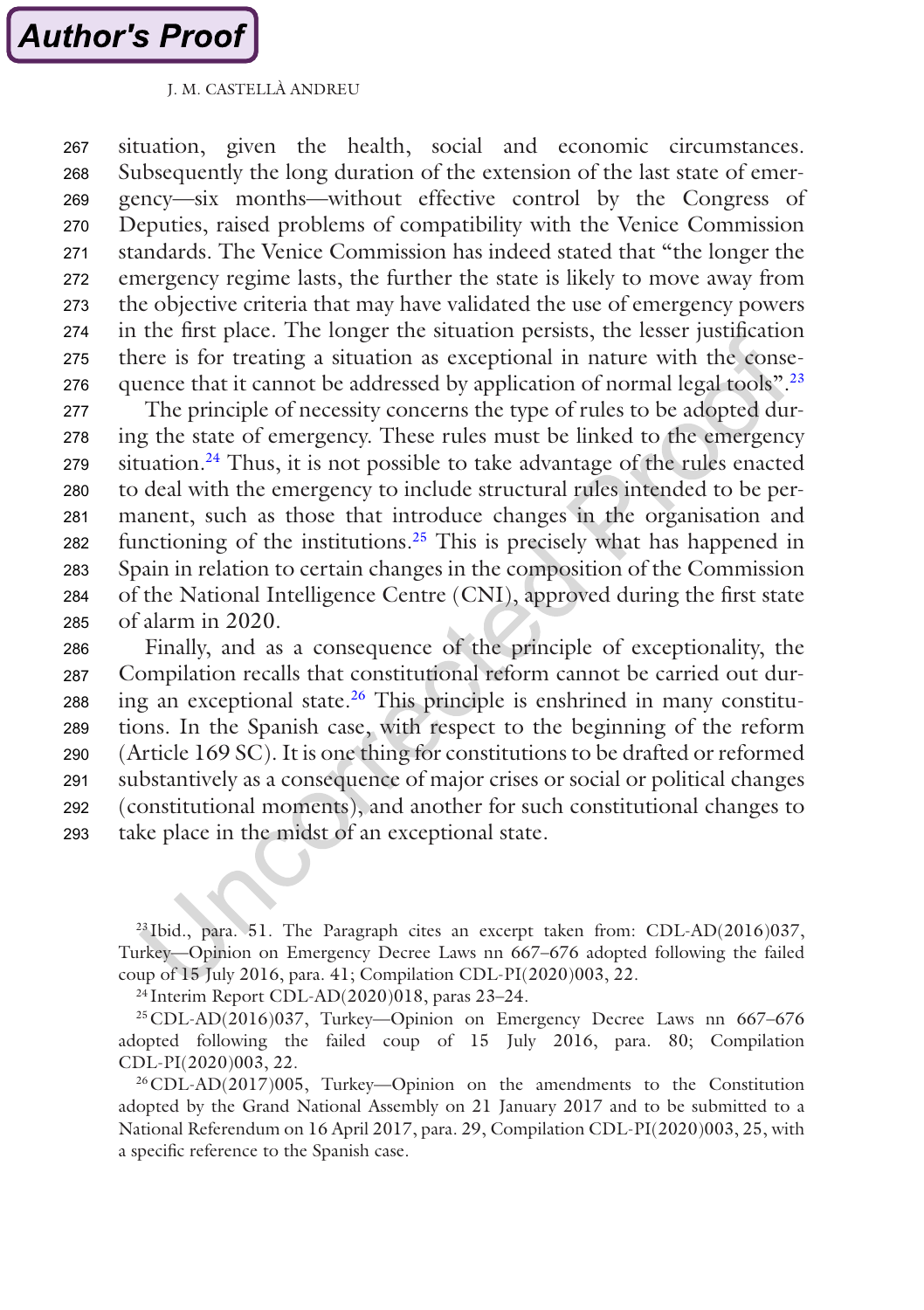**Author's Proof** 

PRESERVING DEMOCRACY AND THE RULE OF LAW IN A PANDEMIC. SOME

#### 3 The Venice Commission's Views ON THE SEPARATION OF POWERS DURING STATES of Emergency 294 295 296

297

# *3.1 Redistribution of Powers During Emergencies*

With regard to the redistribution and exercise of powers during states of emergency, the Venice Commission takes as its starting point the effect on the distribution of powers in comparative law.27 Thus, it notes that the health crisis has affected the normal functioning of parliamentary life (difficulty in holding face-to-face meetings with the attendance of all parliamentarians). In such circumstances, the position of central governments has been strengthened, while parliaments have been "relegated to a secondary role".<sup>28</sup> 298 299 300 301 302 303 304 305

As mentioned above, the Venice Commission advocates the application of the principles of control and loyal cooperation between institutions. Both principles constitute the two sides of the relationship between national and local institutions, and between majority and opposition in the declaration and implementation of the state of emergency. Thus, the broadest possible political consensus must be sought in the parliamentary assembly in the adoption of the state of emergency and, at the same time, parliamentary control in its execution in addition to inter-territorial cooperation in politically composite states should be ensured. The meaning of the "principle of the normal functioning of the public powers" must be interpreted in this light; it cannot mean functioning in the same way as in normal times, which is precisely what the emergency leaves aside. The Compilation makes a reference to Spain, specifically to Art. 116.5 SC, as an example of a guarantee of the principle of the normal functioning of public powers: 306 307 308 309 310 311 312 313 314 315 316 317 318 319 320

Emergency rule may or may not involve changes in the distribution of powers among organs of the State or shifts in the competences of such organs. In some cases (eg in Spain and Portugal) the normal functioning of the constitutional organs is not affected by the emergency rule. […] Normally, the declaration of a state of emergency involves the transfer of additional powers to the executive.<sup>29</sup> 321 322 323 324 325 326

 $27$  Interim Report CDL-AD(2020)018, para. 52.

<sup>28</sup> Ibid., paras 61, 64.

<sup>29</sup>CDL-STD(1995)012, Emergency Powers, 16; Compilation CDL-PI(2020)003, 14.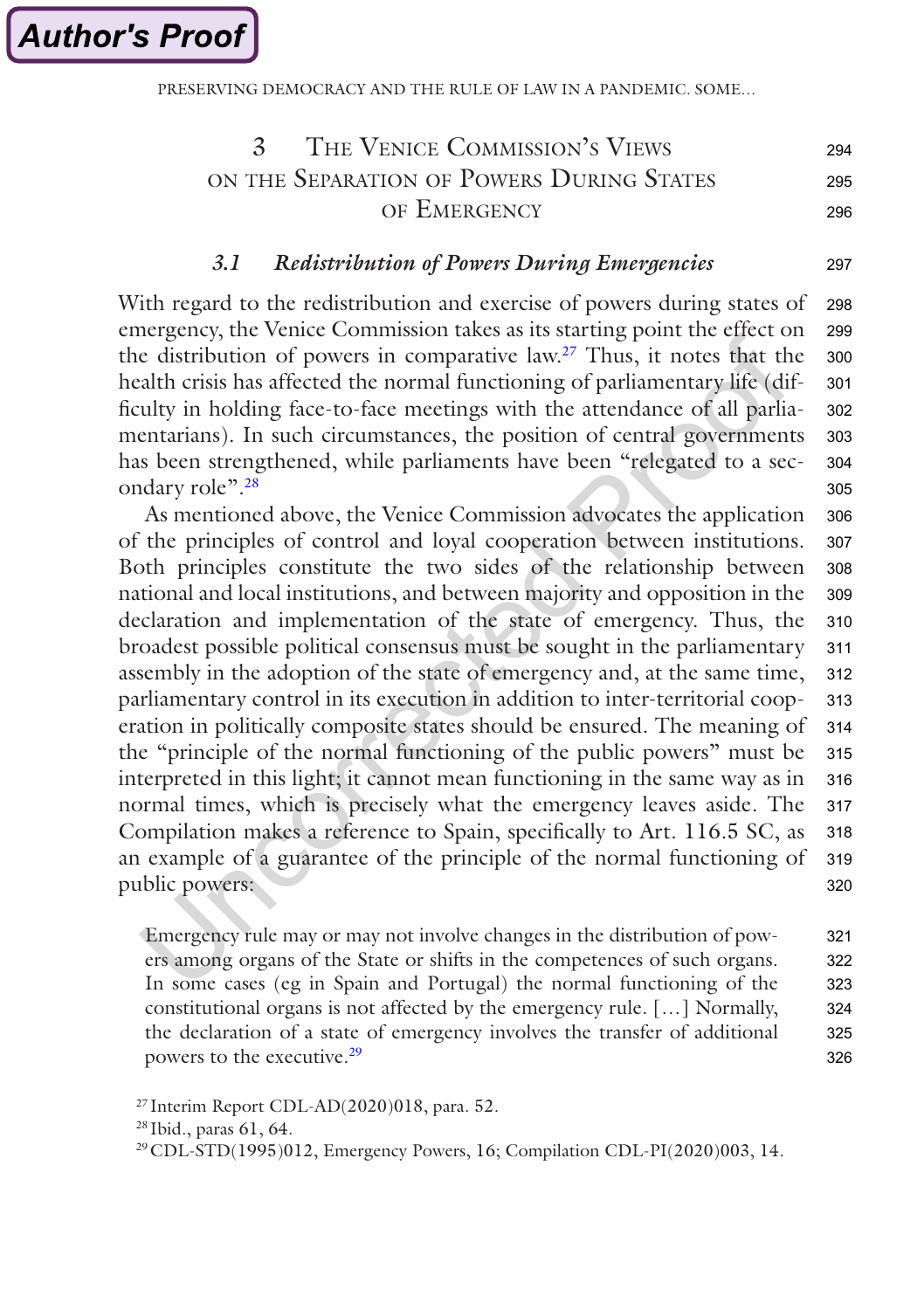# **Author's Proof**

# J. M. CASTELLÀ ANDREU

With this background, the Commission recommends enhancing parliamentary scrutiny over the executive and the provision of qualified majorities in parliaments to declare and/or extend the state of emergency so to involve the opposition in the decision. Indeed, 327 328 329 330

Many constitutions provide for the possibility of the executive to legislate in emergency situations. Parliament should be involved in this process through the approval of the declaration of the state of emergency, and/or through ex post scrutiny of the emergency decrees or any extension of the period of emergency. Participation of the opposition in those matters may be ensured by requiring a qualified majority for the prolongation of the state of emergency beyond the original period (CDL-AD(2016)006, para.63). It may also be useful to limit the legislative powers of the executive in emergency situations to certain specific matters, so that the executive cannot use its legislative functions to suppress opposition rights. The Venice Commission has emphasised that parliamentary life should continue throughout a state of emergency, and indicated that Parliament should not be dissolved during the exercise of emergency powers (CDL-AD(2016)006, para 62). It is recommended not to undertake constitutional amendments during situations of emergency (CDL-AD(2017)005, para 29). These limitations prevent the executive from using an emergency as a pretext for curtailing the rights of the opposition.<sup>30</sup> 331 332 333 334 335 336 337 338 339 340 341 342 343 344 345 346 347

As indicated in the Reflections, Parliament is responsible for approving the state of emergency, or at least extending it. The latter is the provision in Spain with respect to the state of alarm (Article 116 CE). The Commission offers a criterion to the legislator: a qualified majority "may" be required to approve the extension of the exceptional state.<sup>31</sup> It also refers to the possible creation of commissions of enquiry to facilitate control over the government's use of emergency powers. In this way, the principle of protection of the opposition is given concrete form, either with requirements of parliamentary consensus for the declaration or at least for the maintenance of emergency powers, so that they are not used to bypass Parliament or to limit the powers of parliamentary minorities, or in the control of the exercise of exceptional powers by the government. $32$ 348 349 350 351 352 353 354 355 356 357 358 359

31Reflections CDL-PI(2020)005, para. 84

<sup>32</sup> Ibid., para. 82.

<sup>30</sup>CDL-AD(2019)015, Parameters on the Relationship between the Parliamentary Majority and the Opposition in a Democracy: a Checklist, para. 121; Compilation CDL-PI(2020)003, 16.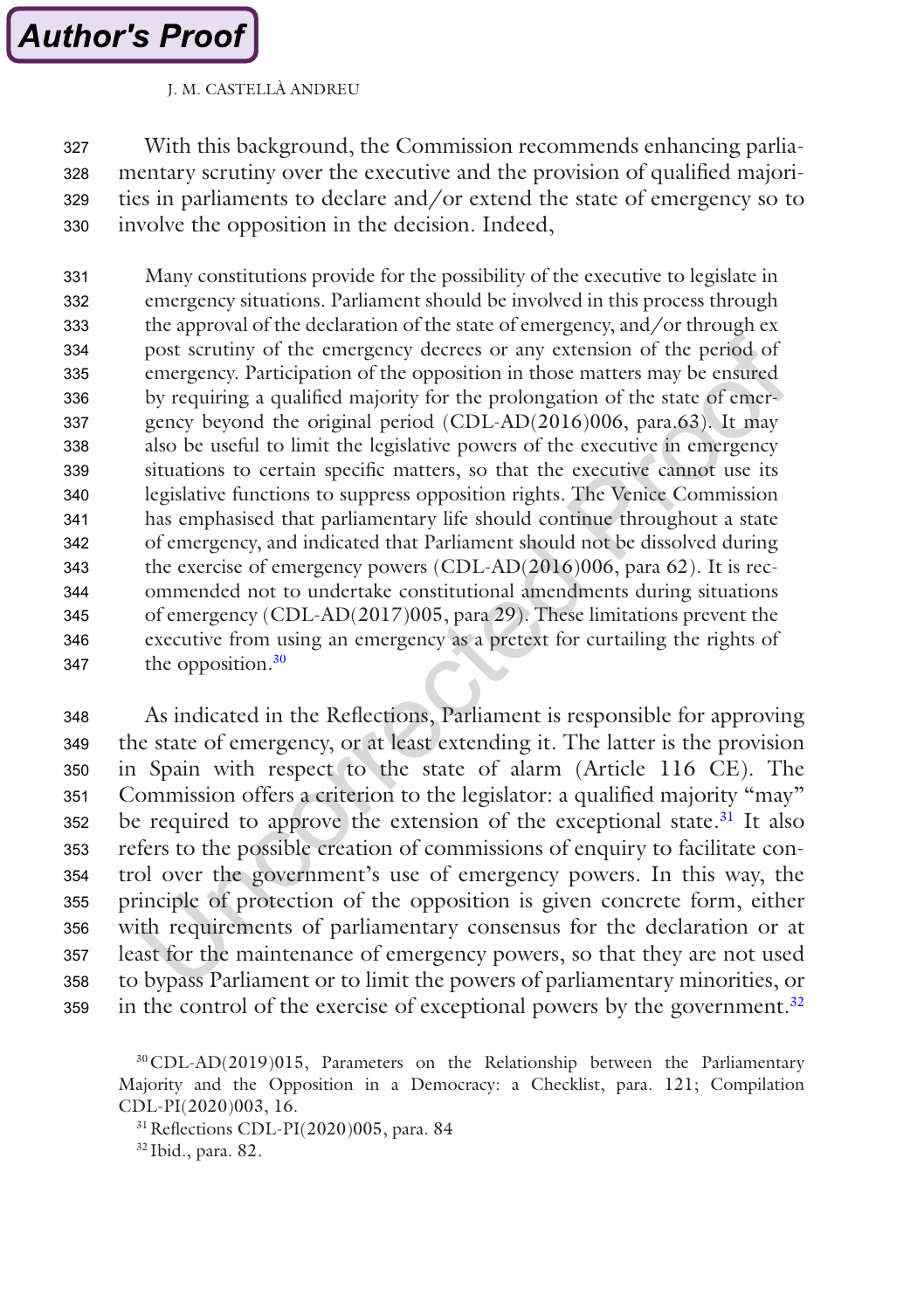In the Spanish case, the provision for a six-month extension means that Parliament's role in monitoring the application of the state of emergency is reduced during this period. The decree extending the state of emergency (Decree 956/2020 of 3 November) refers to "accountability" (Article 14), but in reality it limits itself to establish an obligation for the President of the government to appear every two months before the plenary of Congress, and for the Minister of health to appear every month before the congressional health Committee. Yet information is not accountability in the strict sense. 360 361 362 363 364 365 366 367 368

The Venice Commission refers to the frequent use in such exceptional circumstances of government regulations having force of law, such as decree laws, and the intervention of Parliament in their validation (in Spain more than 30 since March 2020, in addition to the many approved by the Autonomous Communities). The Reflections consider legitimate use of these types of rules during exceptional states, but with strict limits on their validity and purpose.<sup>33</sup> 369 370 371 372 373 374 375

The particular circumstances caused by the health crisis—reduced mobility and public meetings—require changes in the way Parliament functions. The Venice Commission's latest document, the Interim Report, devotes some considerations on how EU Member States have dealt with the situation: remote working, reinforcement of digital tools and so on. The Commission's main warning in this regard focuses on the need to maintain plenary sessions and not to temporarily replace parliamentarians or reduce attendance at sessions, as face-to-face discussion is crucial to the debate.34 376 377 378 379 380 381 382 383 384

All in all, the Venice Commission applies to this issue its long-standing doctrine on the centrality of Parliament in the public life of a country. A secondary role of the Parliament during a state of emergency can affect the functioning of democracy, hence the Commission's emphasis on the functions that the Parliament must exercise in relation to such a state of emergency. The Venice Commission therefore concludes: 385 386 387 388 389 390

the Covid-19 crisis should not be used as an opportunity to render governments more powerful at the expense of parliaments and at any rate not 391 392

<sup>33</sup> Ibid., paras 63–64. With a reference to: CDL-AD(2019)019, Parameters on the Relationship Between the Parliamentary Majority and the Opposition in a Democracy: A Checklist, paras 119–212. For a review of the factual situation: Interim Report CDL-AD(2020)018, para. 64.

<sup>34</sup> Interim Report CDL-AD(2020)018, para. 75.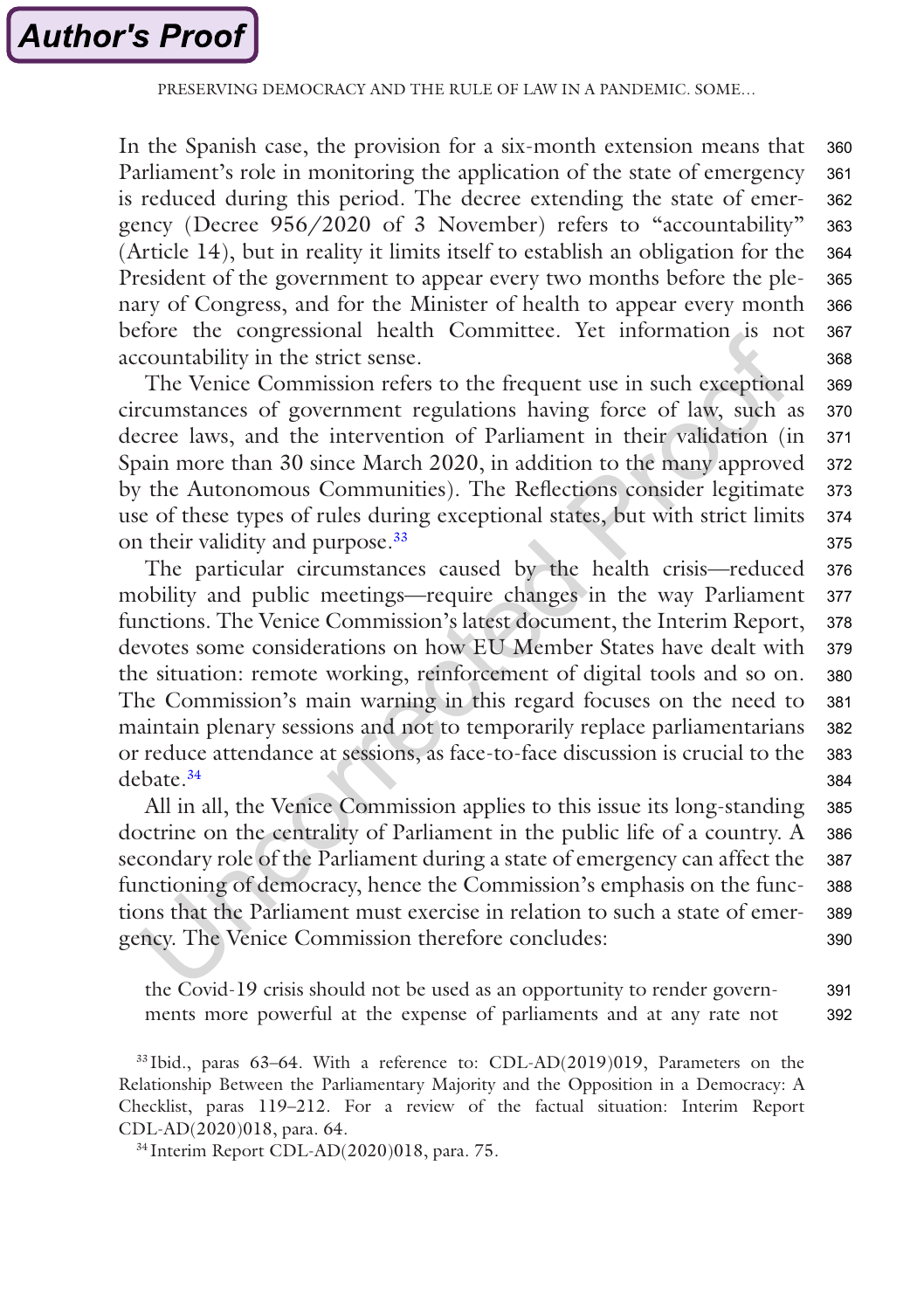permanently. In order to prepare for the future, serious consideration should be given to identifying the best scenario and ensure that the necessary regulatory framework is in place to fulfil it as well as identify to what extent some of these measures could be maintained over time, regardless of whether or not there is an emergency. Parliament should be the centre of a country's political life, and in order to maintain this status, the necessary tools and mechanisms must be in place to ensure this. Continuation of the work of parliament should be considered an essential requirement during a crisis, and steps—for instance, in allowing and improving digital meetings of parliament when physical meetings are impossible—must be taken to maintain parliamentary work without difficulty in such situations in the future.<sup>35</sup> 393 394 395 396 397 398 399 400 401 402 403

The Reflections also mention the role of experts<sup>36</sup> and of the military.<sup>37</sup> With regard to the armed forces, the Compilation takes the example of Spain to attest the existence in some countries of special military units to carry out tasks during emergencies (the UME). The contribution of experts or technicians and consultative bodies is barely developed, except to indicate that it contributes to strengthening the government and weakening Parliament. In any case, the so-called technocratic approach brings us to the relevant question of the relationship between science and public decision-making in crisis situations and how risk management and accountability take place (Esteve Pardo [2020](#page-19-0)). 404 405 406 407 408 409 410 411 412 413

Finally, the territorial organisation of the state in decentralised systems is also affected by states of emergency. Thus, as far as the relationship between central and territorial governments is concerned, the Venice Commission admits, despite the scant attention devoted to the issue, as a general rule, that the powers of the central government may limit those of sub-national authorities: "In some federal States, the declaration of emergency rule may involve the shift of competences from the State and local authorities to the central government".38 Other documents constrain the scope of such a limitation, which could not go as far as the suspension of autonomy,39 or a recentralisation beyond the requirements of the 414 415 416 417 418 419 420 421 422 423

<sup>35</sup> Ibid., para. 72.

36Reflections CDL-PI(2020)005, para. 69.

37CDL-AD(2008)004, Report on the Democratic Control of the Armed Forces, para.125; Compilation CDL-PI(2020)003, 27.

38CDL-STD(1995)012, Emergency Powers, 16; Compilation CDL-PI(2020)003, 26; Interim Report … CDL-AD(2020)018, para. 54.

39CDL-AD(2011)049, Opinion on the draft law on the legal regime of the state of emergency of Armenia, para. 34; Compilation CDL-PI(2020)003, 26.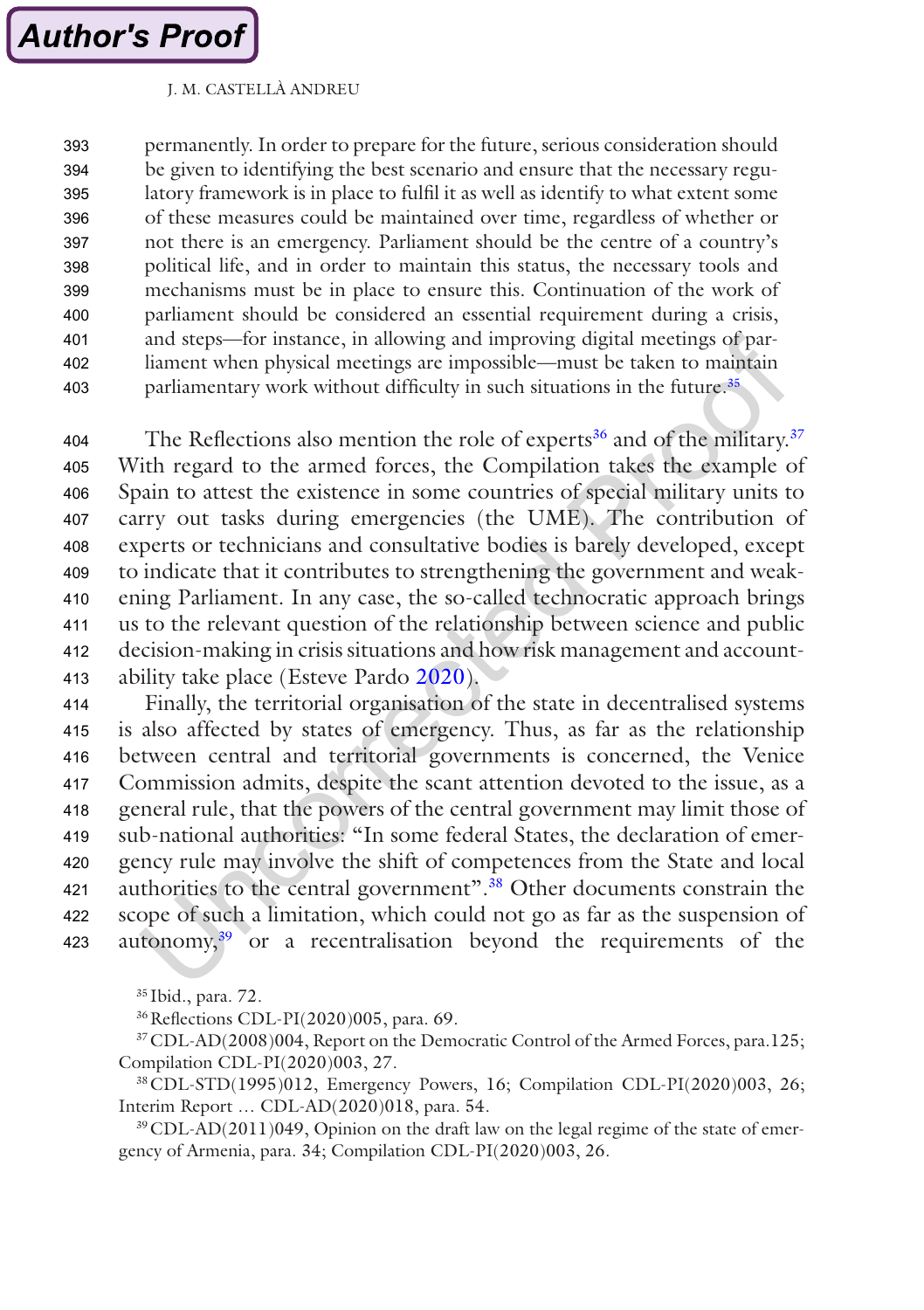exceptional state.<sup>40</sup> The Reflections are more cautious and stress the application of the principles of loyal cooperation and mutual respect.<sup>41</sup> Also at the local level, there is a greater protagonism of the executive over the legislature, whether through the approval of decree laws, decrees or other infra-legal norms to deal with the emergency. The Spanish case is illustrative of two extreme positions: in the first state of alarm (in its first phases: March–May 2020), national government centralisation was total, leaving the Autonomous Regions to implement the measures and giving the meetings of the Conference of Presidents a merely informative character; in the next state of alarm decree, the regional governments are empowered to adopt decisions relating to it, with hardly any coordination and cooperation from the central government. 424 425 426 427 428 429 430 431 432 433 434 435

# *3.2 Judicial Control and Maintenance of the Rule of Law*

436

The Venice Commission reiterates the need for judicial scrutiny, in addition to parliamentary one, over the declaration of a state of emergency and over the measures taken by the executive "against the risks of abuse". This is linked to the principle of upholding the rule of law. The greater margin of discretion granted to the government should not make it difficult for the judicial system to provide individuals with an "effective remedy" in the event of a violation of individual rights.<sup>42</sup> Such control can be exercised both by the ordinary and constitutional jurisdiction of each state, as well as by international judicial or quasi-judicial bodies, in particular the European Court of Human Rights. In order to comply with this principle, the guarantee of the independence of the courts and the maintenance of their functioning is emphasised, except in cases of absolute necessity or material impossibility.<sup>43</sup> 437 438 439 440 441 442 443 444 445 446 447 448 449

In the Commission's documents a preference for constitutional justice is visible. They even affirm that it should have the power to order "interim measures".44 Yet, this will ultimately depend on the legislation of each 450 451 452

43Reflections CDL-PI(2020)005, paras 87, 89.

<sup>44</sup> Ibid., para. 88. The preference for constitutional justice is nuanced, but not for the adoption of interim measure, in the Interim Report. See: Interim Report CDL-AD(2020)018,

<sup>40</sup>CDL-AD(2017)021, Turkey—Opinion on the Provisions of the Emergency Decree Law N° 674 of 1 September 2016 which concern the exercise of Local Democracy, para. 92; Compilation CDL-PI(2020)003, 26.

<sup>41</sup>Reflections CDL-PI(2020)005, para. 61.

<sup>42</sup> Interim Report CDL-AD(2020)018, paras 77, 79.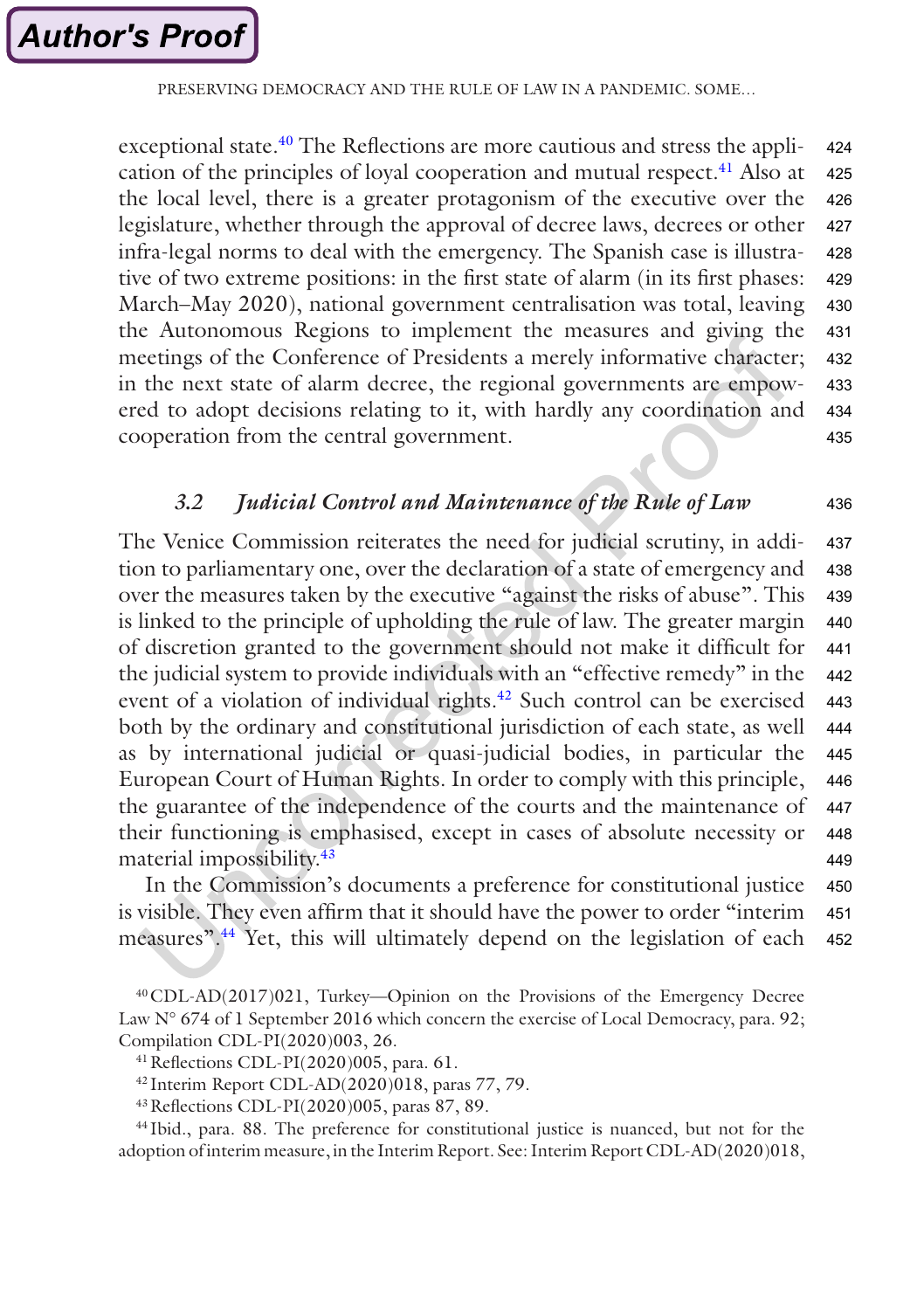state as to respective boundaries between ordinary and constitutional jurisdiction. The preference for constitutional justice makes sense at least for the declaration of a state of emergency, although such an option may negatively affect the very possibility of claiming control. In the Spanish case, it is well known that standing for constitutional review is restricted. This question is at the basis of the consideration, in Spain, of the Decree declaring the state of alarm and those extending it as acts with the force of law (STC 83/2016, in relation to the first state of alarm of 2010). This means that it is impossible for the rules declaring or extending the state of alarm to be challenged by affected or interested individuals. A different matter is the acts or decrees implementing the state of alarm, whose a posteriori control corresponds, in the first place, to the contentiousadministrative jurisdiction, and, subsidiarily, to the review of the Constitutional Tribunal through an appeal for protection (recurso de amparo) for infringement of a fundamental right. Apart from the above, there is the provision for judicial authorisation or ratification of the administrative measures that fall outside the scope of the alarm decree, as we have previously seen (Law on Contentious-Administrative Jurisdiction). 453 454 455 456 457 458 459 460 461 462 463 464 465 466 467 468 469 470

The Venice Commission admits that jurisdictional control is often limited in practice due to "judicial self restraint", as has already occurred in certain decisions on the declaration of the state of emergency due to the pandemic or on the measures adopted in its application (Constitutional Court of the Czech Republic or Serbia; different has been the case in Portugal or France). This is particularly true in relation to derogations provided for in international human rights instruments, where the European Court of Human Rights has recognised a wide margin of appreciation for each State.45 This does not mean, however, that judicial control is waived in such cases or in general. The principles of necessity and proportionality still apply in assessing the restriction and derogation of rights. In the Spanish case, it can be observed that such judicial deference to the government has been habitual—although certainly not unanimous in the different tribunals in relation to the application of measures restricting fundamental rights. This adds to the habitual deference of the Constitutional Tribunal towards the executive in the recourse to Law 471 472 473 474 475 476 477 478 479 480 481 482 483 484 485 486

para. 88.

487

<sup>45</sup> Ibid., paras 21, and 83–84. With a reference to the doctrine of the European Court of Human Rights.

Decrees (even more pronounced during the previous financial crisis). For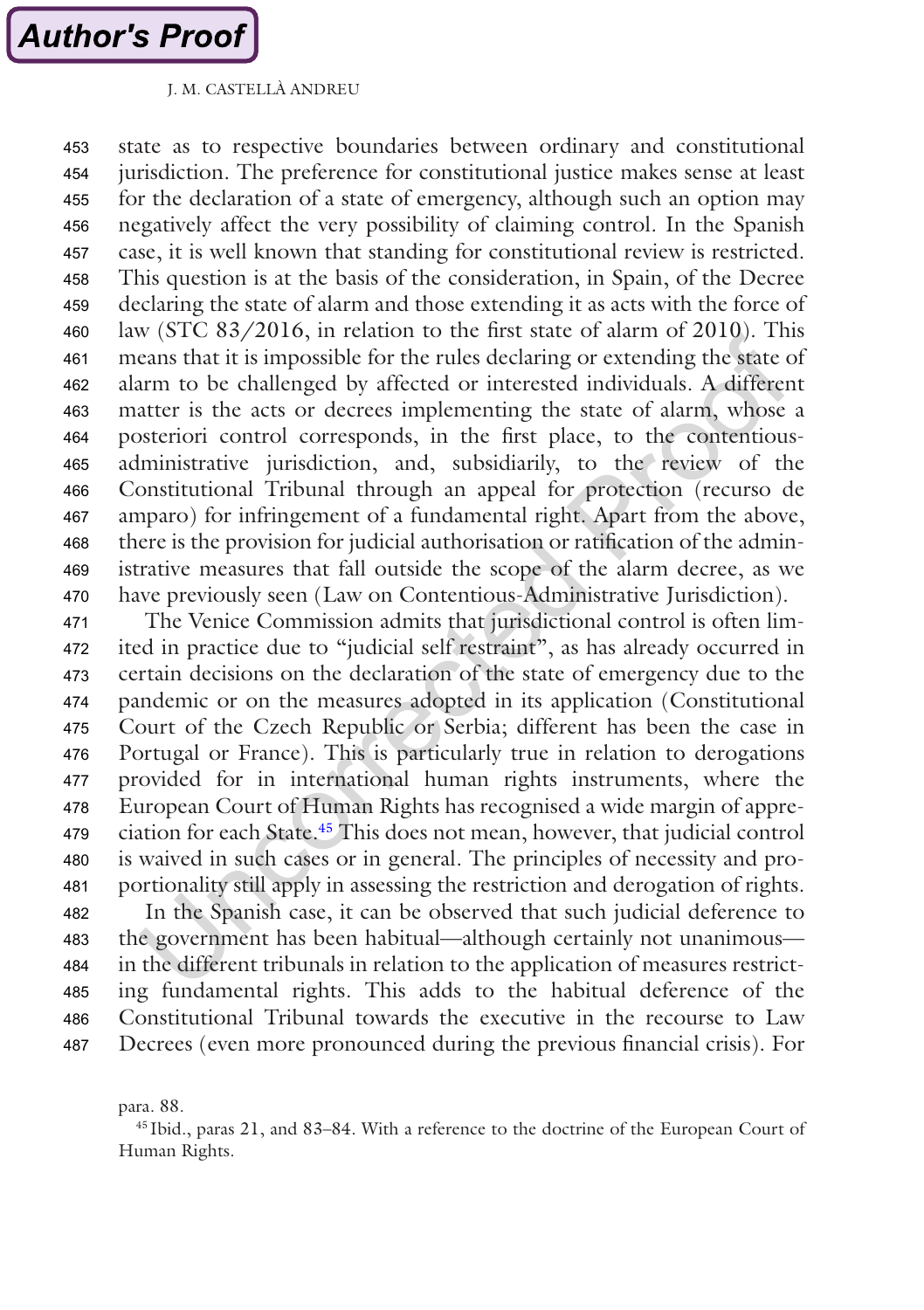PRESERVING DEMOCRACY AND THE RULE OF LAW IN A PANDEMIC. SOME

the time being, the Constitutional Tribunal has not yet ruled on the appeal of unconstitutionality filed by Vox MPs against the first decree of the state of alarm of March 2020; the same parliamentary group has filed another one against that of November 2020. 488 489 490 491

# 4 Conclusions

492

Prior the COVID-19 the logic that predominated when rationalising the use of exceptional powers in constitutional states governed by the rule of law had been that of exceptional states arising from serious political crises of public order or natural or health crises with circumscribed effects. Hence the difficulties posed by the inclusion of emergencies such as the one now besetting us, which partly—though only partly—explain the varied options followed in European states. This same logic has been the constant orientation in legal studies on exceptional states to date in different—European states, including Spain. Yet, this does not mean that many of the criteria legally or judicially established are not applicable to the current pandemic, although there are certain regulatory gaps and certain adaptations are required. This will undoubtedly oblige legislators to contemplate specific regulations that provide adequate coverage for situations of this kind. 493 494 495 496 497 498 499 500 501 502 503 504 505 506

What has just been said in general terms also applies to the documents related to the states of emergency adopted by the Venice Commission in previous years. This explains the rapid and agile reaction of the Venice Commission since the beginning of the pandemic. The documents analysed in these pages, particularly the Reflections and the Interim Report, adapt the general standards for states of emergency (collected in the Compilation) to the particularities of the current pandemic and fill this gap. These contributions, based on international, comparative and constitutional law and good practices in states, derive criteria that can be used to guide legislative reforms that appear necessary in the light of the pandemic or to assess and interpret existing norms. 507 508 509 510 511 512 513 514 515 516 517

The Venice Commission noted that the state of emergency entails changes in the relationship between the different state organs, in favour of the central government. Hence, as we have seen, it stressed the temporarily limited or provisional and "truly" exceptional nature of the measures adopted, preferably by applying constitutional emergency rules, and their subjection to the principles of necessity and proportionality. However, this does not prevent the rule of law from remaining fully in force and the 518 519 520 521 522 523 524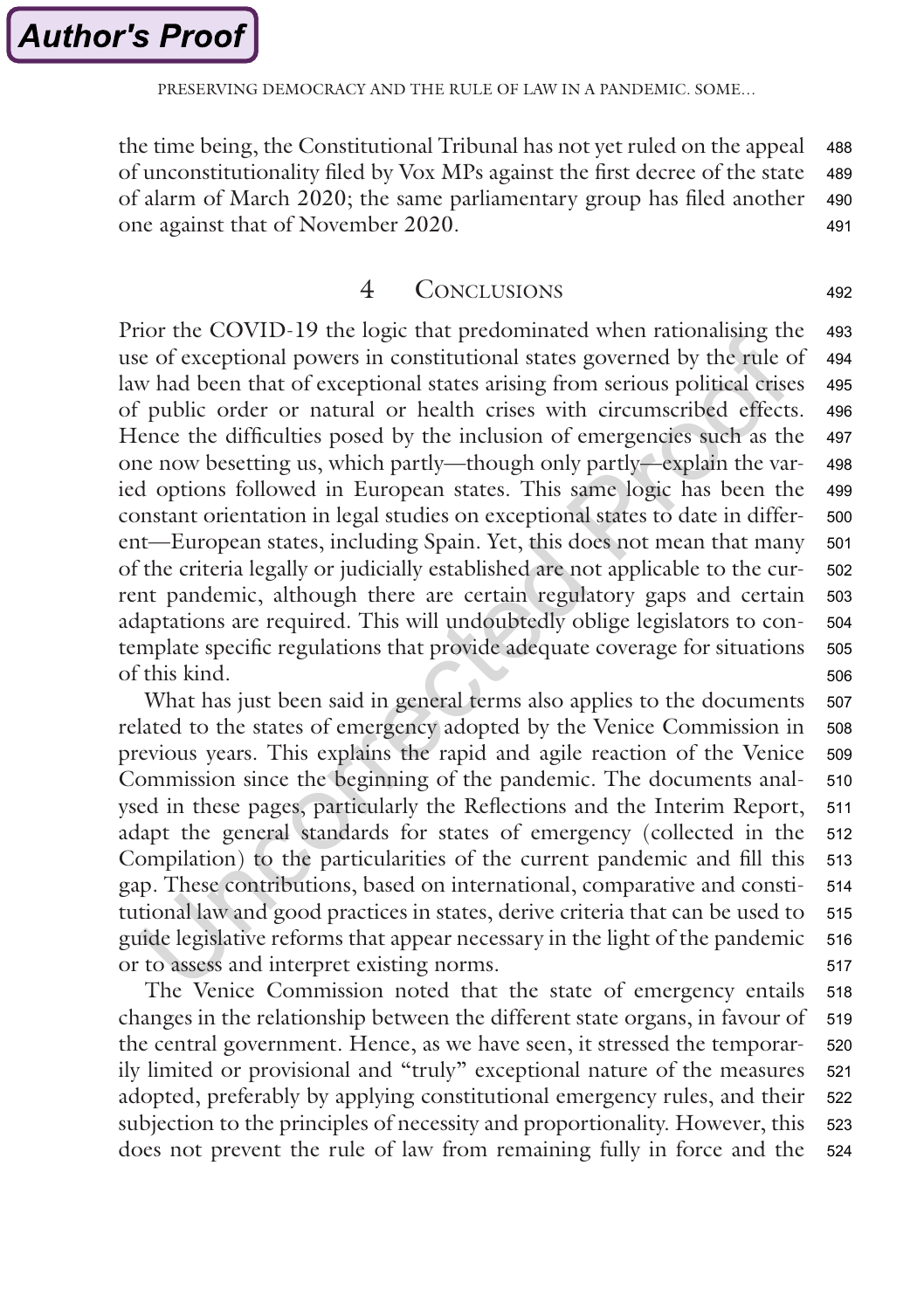provision of safeguards against possible misuse in the adoption and application of such measures by governments.<sup>46</sup> Nevertheless, to face the COVID-19 crisis some states have made recourse to regulatory instruments other than states of emergency. And, even in those that have declared a state of emergency, this has been done simultaneously with the approval of decree laws, and after the cessation of such states, there has been no return to the previous constitutional normality, but rather special rules have been issued or applied under the umbrella of a "new normality", as the health crisis has dragged on and the economic and social crisis has gained momentum. Thus, either because of the long duration of states of emergency, or because of the use of emergency legislation outside these states, we are faced with a long-term application of special rules, in principle of a transitory nature, generally of a sub-legal rank (ministerial orders and resolutions), which extend the scope of emergency law beyond its traditional boundaries. All this results in the blurring of the special guarantees related to emergency law, in particular as regards parliamentary scrutiny of executive acts. 525 526 527 528 529 530 531 532 533 534 535 536 537 538 539 540 541

The concentration of powers in the executive hands and the loss of parliament's centrality, as well as the government's habitual use of legislative powers, are not new situations that have arisen in the current emergency situation. What has happened is an acceleration of known and studied trends in most constitutional systems. This coincides in time with the presence of populist parties in the governments of several European and non-European states. Thus, in some countries, political polarisation and the difficulty of reaching agreements with the opposition in Parliament have been exposed, as well as the questioning of judicial control over governmental measures. In this way, the various populisms in power have found in the current pandemic an optimal context to accelerate their divisive and confrontational political agenda and a pretext to justify the approval of rules that grant governments broad regulatory and decisionmaking powers while limiting their political and judicial control. The erosion of constitutional democracies is thus accentuated. 542 543 544 545 546 547 548 549 550 551 552 553 554 555 556

In emergency situations, the Venice Commission makes clear the option for the constitutional model of the exceptional state and what this entails: the guarantee of state security and public safety in a democracy with full 557 558 559

<sup>46</sup>CDL-AD(2016)006, Opinion on the Draft Constitutional Law on "Protection of the Nation" of France, para. 51; Compilation CDL-PI(2020)003, 12.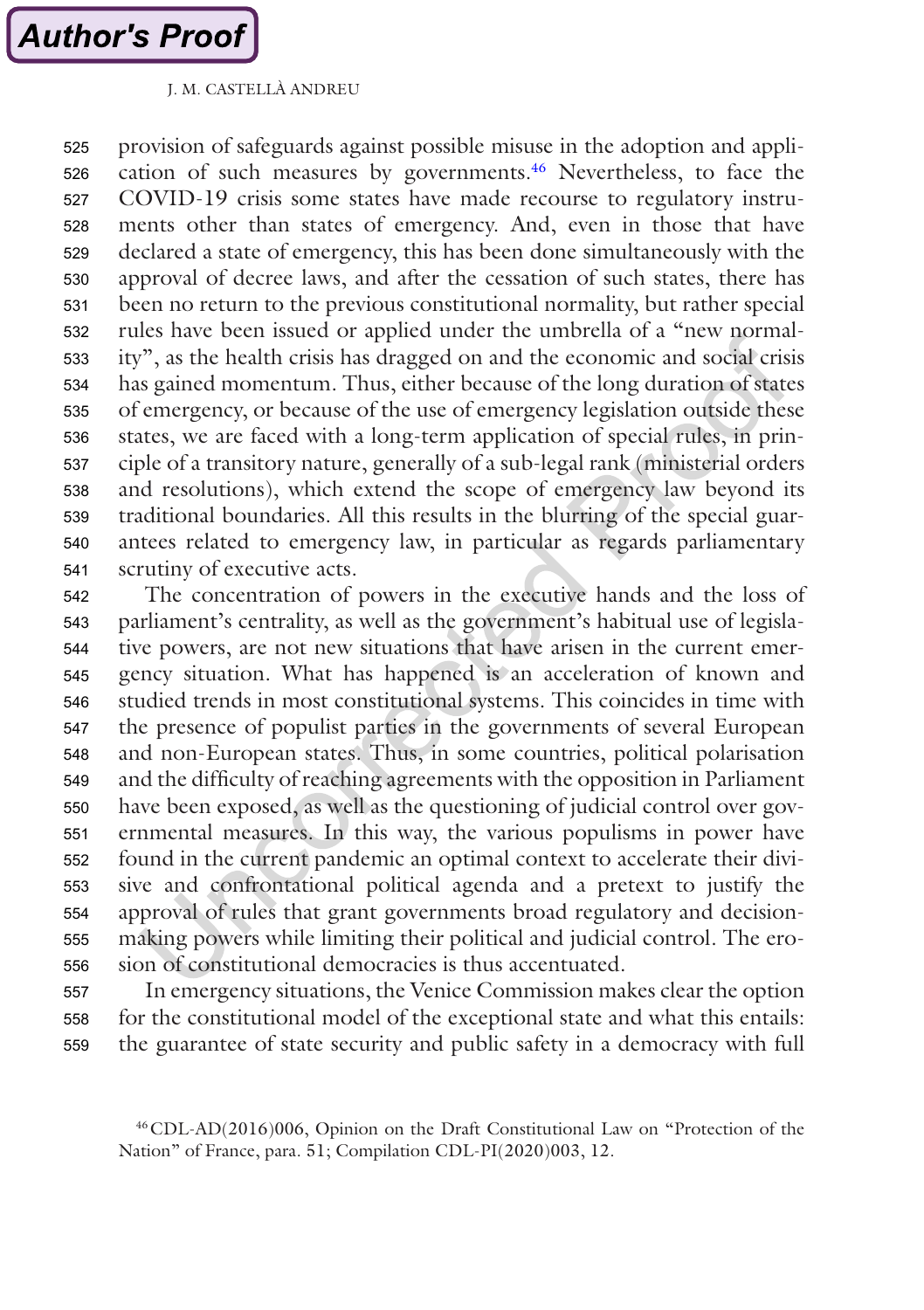<span id="page-19-0"></span>PRESERVING DEMOCRACY AND THE RULE OF LAW IN A PANDEMIC. SOME

respect for the rule of law and fundamental rights, which are the founding objectives of the Council of Europe and of the Venice Commission itself: 560 561

The security of the State and of its democratic institutions, and the safety of its officials and population, are vital public and private interests that deserve protection and may lead to a temporary derogation from certain human rights and to an extraordinary division of powers. However, emergency powers have been abused by authoritarian governments to stay in power, to silence the opposition and to restrict human rights in general. Strict limits on the duration, circumstance and scope of such powers is therefore essential. State security and public safety can only be effectively secured in a democracy which fully respects the Rule of Law. This requires parliamentary control and judicial review of the existence and duration of a declared emergency situation in order to avoid abuse.<sup>47</sup> 562 563 564 565 566 567 568 569 570 571 572

| BIBLIOGRAPHY |  |
|--------------|--|
|--------------|--|

573

| Aragón Reyes, Manuel. "Editorial. Covid-19: aproximación constitucional a una        | 574 |
|--------------------------------------------------------------------------------------|-----|
| crisis," Revista General de Derecho Constitucional, 32 (2020).                       | 575 |
| Esteve Pardo, José. "La apelación a la ciencia en el gobierno y gestión de la crisis | 576 |
| de la Covid-19," Revista de Derecho Público: teoría y método 2, (2020): 35–50.       | 577 |
|                                                                                      |     |

47Rule of Law Checklist (CDL-AD(2016)007), para. 51; Compilation CDL-PI(2020)003, 4.